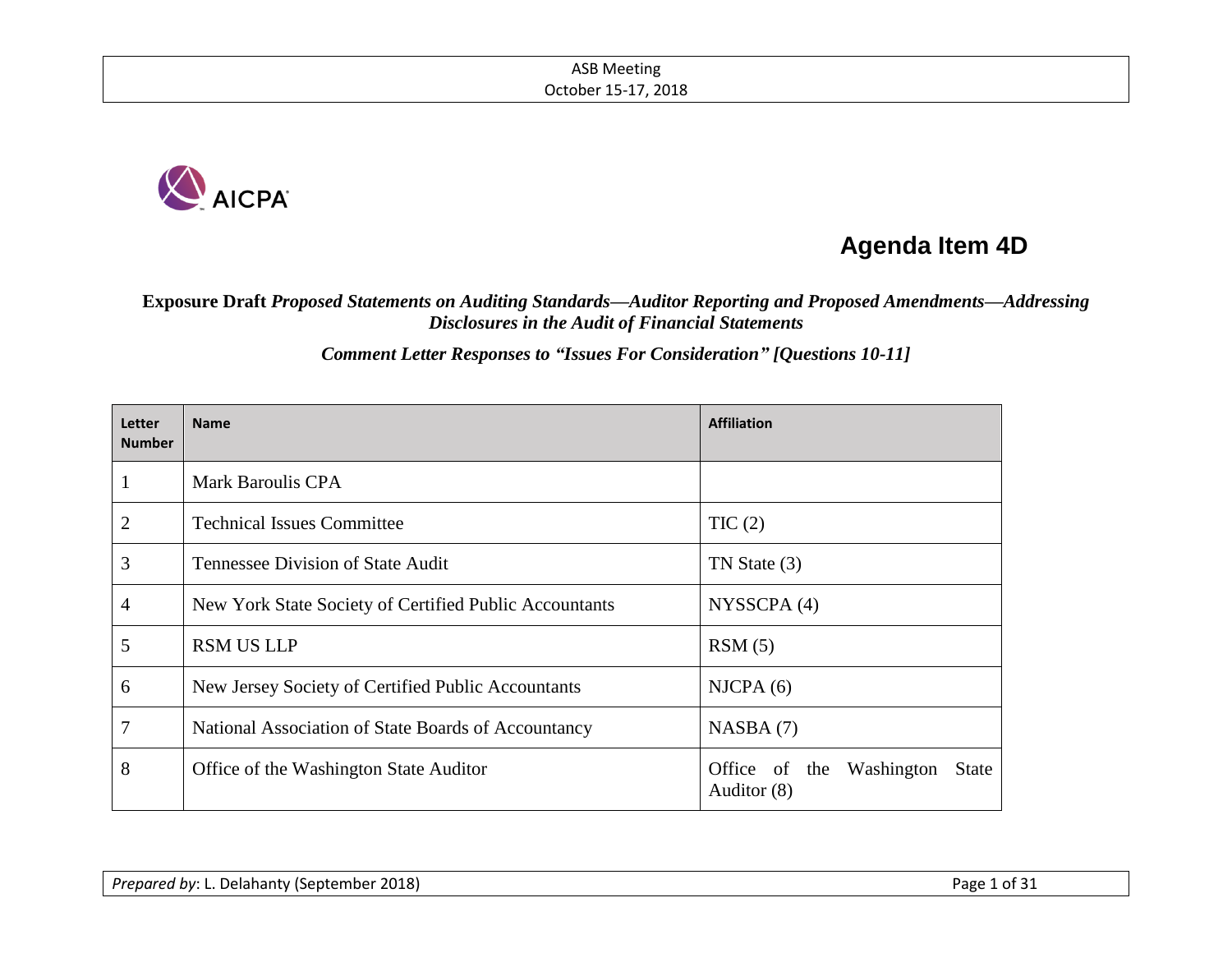#### Comment Letter Responses to Issues Q10 & Q11 ASB Meeting, October 15-17, 2018

| Letter<br><b>Number</b> | <b>Name</b>                                          | <b>Affiliation</b>                               |
|-------------------------|------------------------------------------------------|--------------------------------------------------|
| 9                       | Smith & Howard PC                                    | Smith & Howard PC (9)                            |
| 10                      | CliftonLarsonAllen LLP                               | CliftonLarsonAllen LLP (10)                      |
| 11                      | ALEXANDER, ARONSON, FINNING & CO., P.C.              | AAFCPA <sub>s</sub> (11)                         |
| 12                      | Federal Accounting Standards Advisory Board          | FASAB $(12)$                                     |
| 13                      | <b>Cherry Bekaert</b>                                | Cherry Bekaert (13)                              |
| 14                      | Michigan Office of the Auditor General               | OAG (14)                                         |
| 15                      | Maryland Association of Certified Public Accountants | MACPA(15)                                        |
| 16                      | Piercy Bowler Taylor & Kern                          | <b>PBTK</b> (16)                                 |
| 17                      | Florida Institute of Certified Public Accountants    | FICPA(17)                                        |
| 18                      | Dixon Hughes Goodman                                 | DHG (18)                                         |
| 19                      | <b>BDO USA, LLP</b>                                  | <b>BDO</b> (19)                                  |
| 20                      | Illinois CPA Society                                 | ICPAS $(20)$                                     |
| 21                      | SVA Certified Public Accountants, S.C.               | SVA(21)                                          |
| 22                      | <b>Association of Local Government Auditors</b>      | Association of Local Government<br>Auditors (22) |
| 23                      | GAO U. S. Government Accountability Office           | GAO (23)                                         |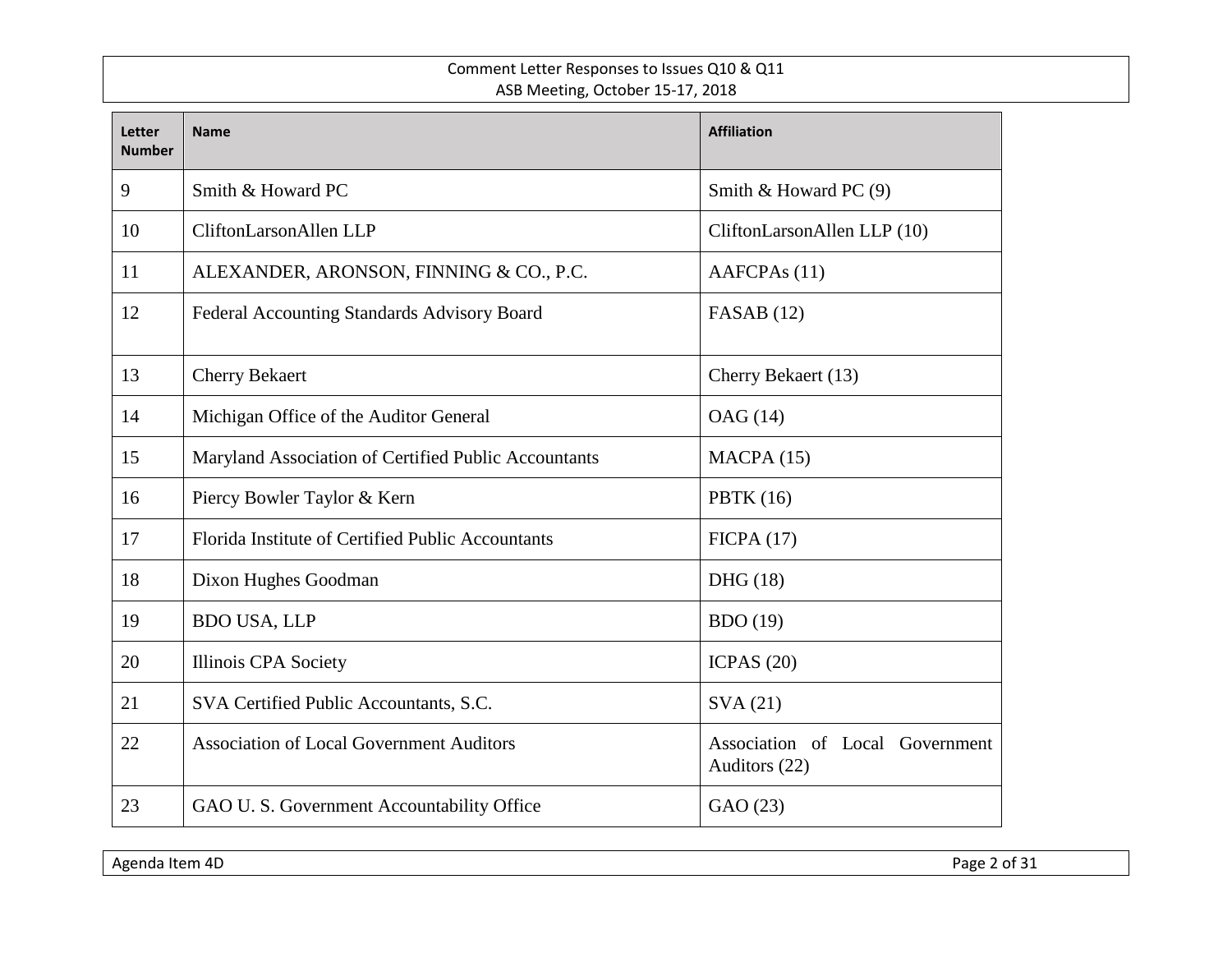#### Comment Letter Responses to Issues Q10 & Q11 ASB Meeting, October 15-17, 2018

| Letter<br><b>Number</b> | <b>Name</b>                                | <b>Affiliation</b>     |
|-------------------------|--------------------------------------------|------------------------|
| 24                      | Massachusetts Society of CPAs              | MSCPA(24)              |
| 25                      | <b>Grant Thornton LLP</b>                  | GT(25)                 |
| 26                      | <b>Crowe Horwath LLP</b>                   | Crowe Horwath (26)     |
| 27                      | North Carolina Association of CPAs         | NCACPA (27)            |
| 28                      | California Society of CPAs                 | CALCPA (28)            |
| 29                      | Anders CPAs & Advisors                     | Anders (29)            |
| 30                      | Baker Tilly Kirchow Krause, LLP            | Baker Tilly (30)       |
| 31                      | The Ohio Society of CPAs                   | OHIOCPA (31)           |
| 32                      | PricewaterhouseCoopers LLP                 | <b>PWC</b> (32)        |
| 33                      | Ernst & Young LLP                          | EY $(33)$              |
| 34                      | <b>KPMG LLP</b>                            | KPMG (34)              |
| 35                      | Laura Lindal                               | Laura Lindal (35)      |
| 36                      | <b>National State Auditors Association</b> | NSAA(36)               |
| 37                      | Deloitte & Touche LLP                      | D&T (37)               |
| 38                      | Abraham D. Akresh                          | Abraham D. Akresh (38) |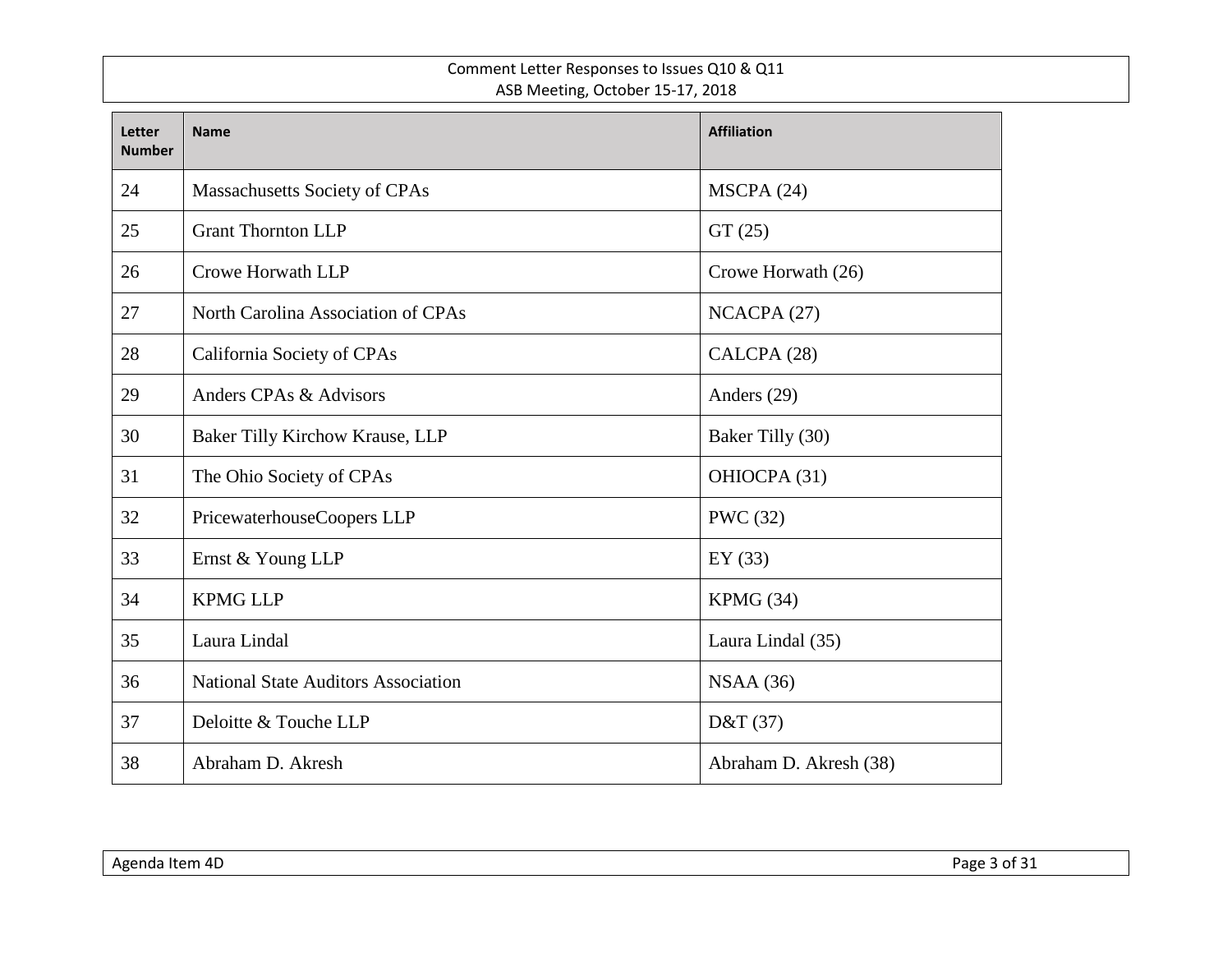| Responder        | <b>Comment</b>                                                                                                                                                                                                                                                                                                                                                                                                                                                                                                                                                                                                                                                                      | <b>TF Consideration</b>                                                             |
|------------------|-------------------------------------------------------------------------------------------------------------------------------------------------------------------------------------------------------------------------------------------------------------------------------------------------------------------------------------------------------------------------------------------------------------------------------------------------------------------------------------------------------------------------------------------------------------------------------------------------------------------------------------------------------------------------------------|-------------------------------------------------------------------------------------|
| TIC(2)           | TIC's preference would be to retain the flexibility in the timing of communications<br>due to the variety of circumstances that may be encountered during an audit of a<br>nonissuer.                                                                                                                                                                                                                                                                                                                                                                                                                                                                                               | No. Retain flexibility<br>See issue 1 in agenda item<br>4.                          |
| $TN$ State $(3)$ | We agree with the PCAOB AS 1301 requirement, which is similar to that in<br>Government Auditing Standards and the Office of Management and Budget's<br>Uniform Grant Guidance. We believe communications of significant deficiencies and<br>material weaknesses to those charged with governance should be made prior to the<br>issuance of the auditor's report. We believe this still provides plenty of flexibility for<br>whatever circumstances the auditor might face.                                                                                                                                                                                                        | Yes. Require SD and MW<br>prior to issuance<br>See issue 1 in agenda item<br>4.     |
| NYSSCPA(4)       | No. The parameters regarding the timing of required communications within AU-C-<br>260 retain an appropriate level of flexibility for the communications process that<br>allows the auditor to use judgment to determine the appropriate timing<br>communication based on the particular circumstances of the engagement within the<br>limits set forth in the extant standards.                                                                                                                                                                                                                                                                                                    | No. Retain flexibility<br>See issue 1 in agenda item<br>4.                          |
| RSM(5)           | We believe the requirement in AU-C section 260, The Auditor's Communication With<br>Those Charged With Governance, should be more specific regarding the timing of<br>communication about certain matters with those charged with governance. We<br>believe the auditor's communications with those charged with governance required<br>by AU-C section 260 should be made prior to issuance of the auditor's report.<br>Although we believe this timing requirement should apply to all audits, we think the<br>timing of these communications would be especially important if the auditor is<br>engaged to communicate key audit matters in the auditor's report. As provided in | Yes. Require prior to<br>issuance<br>See issue 1 in agenda item<br>$\overline{4}$ . |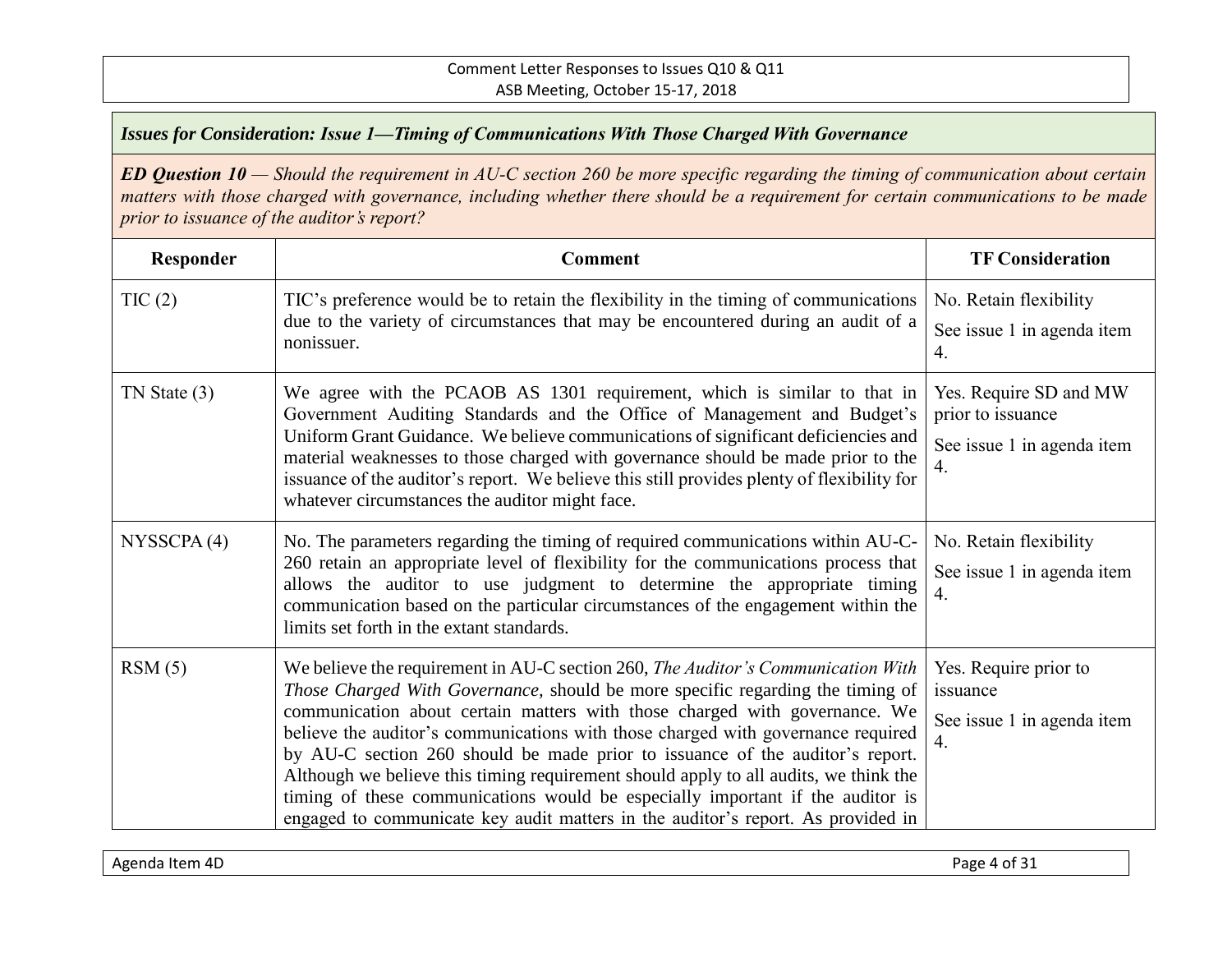*ED Question 10 — Should the requirement in AU-C section 260 be more specific regarding the timing of communication about certain matters with those charged with governance, including whether there should be a requirement for certain communications to be made prior to issuance of the auditor's report?*

| Responder                                               | <b>Comment</b>                                                                                                                                                                                                                                                                                                                                                                                                                                                                                                                                                                                                    | <b>TF Consideration</b>                                                  |
|---------------------------------------------------------|-------------------------------------------------------------------------------------------------------------------------------------------------------------------------------------------------------------------------------------------------------------------------------------------------------------------------------------------------------------------------------------------------------------------------------------------------------------------------------------------------------------------------------------------------------------------------------------------------------------------|--------------------------------------------------------------------------|
|                                                         | paragraph 7 of the proposed standard, "Key audit matters are selected from matters<br>communicated with those charged with governance." Therefore, we believe required<br>matters should be communicated to with those charged with governance prior to or<br>concurrent with the issuance of the auditor's report.                                                                                                                                                                                                                                                                                               |                                                                          |
| NICPA(6)                                                | The Group believes auditors should use professional judgement for determining when<br>to communicate significant matters to those charged with governance. The Group<br>does agree it is a best practice to communicate significant audit matters to the<br>governing body early in the audit and when possible before the Report is issued. In<br>reality though this is not always achievable. A requirement to complete all<br>communications prior to the issuance of the Report is impractical and pressures<br>auditors without significantly enhancing audit quality.                                      | No. Retain flexibility<br>See issue 1 in agenda item<br>4.               |
| NASBA(7)                                                | We believe it would be in the public interest for the proposed standard to be consistent<br>with the PCAOB reporting model which requires the auditor to provide a draft of the<br>auditor's report to those charged with governance prior to issuance. This would also<br>reduce differences between auditing standards in the United States for issuers and<br>nonissuers.                                                                                                                                                                                                                                      | Yes. Require prior to<br>issuance<br>See issue 1 in agenda item<br>4.    |
| Office of the<br><b>Washington State</b><br>Auditor (8) | No, unless the auditor is engaged to report on KAMs. Unless a communication is<br>deemed to be necessary to support the auditor's opinion (as it would only if KAMs<br>were included in the report), it should not be required to be performed prior to report<br>issuance. This evaluation is already required by current AU-C 260.19. So long as<br>adequate two-way communication has been established for purposes of the audit, we<br>would prefer that the governing body be free to schedule a timely meeting with the<br>auditor at its convenience. Requiring communications before the report is issued | No. Retain flexibility<br>See issue 1 in agenda item<br>$\overline{4}$ . |

Agenda Item 4D Page 5 of 31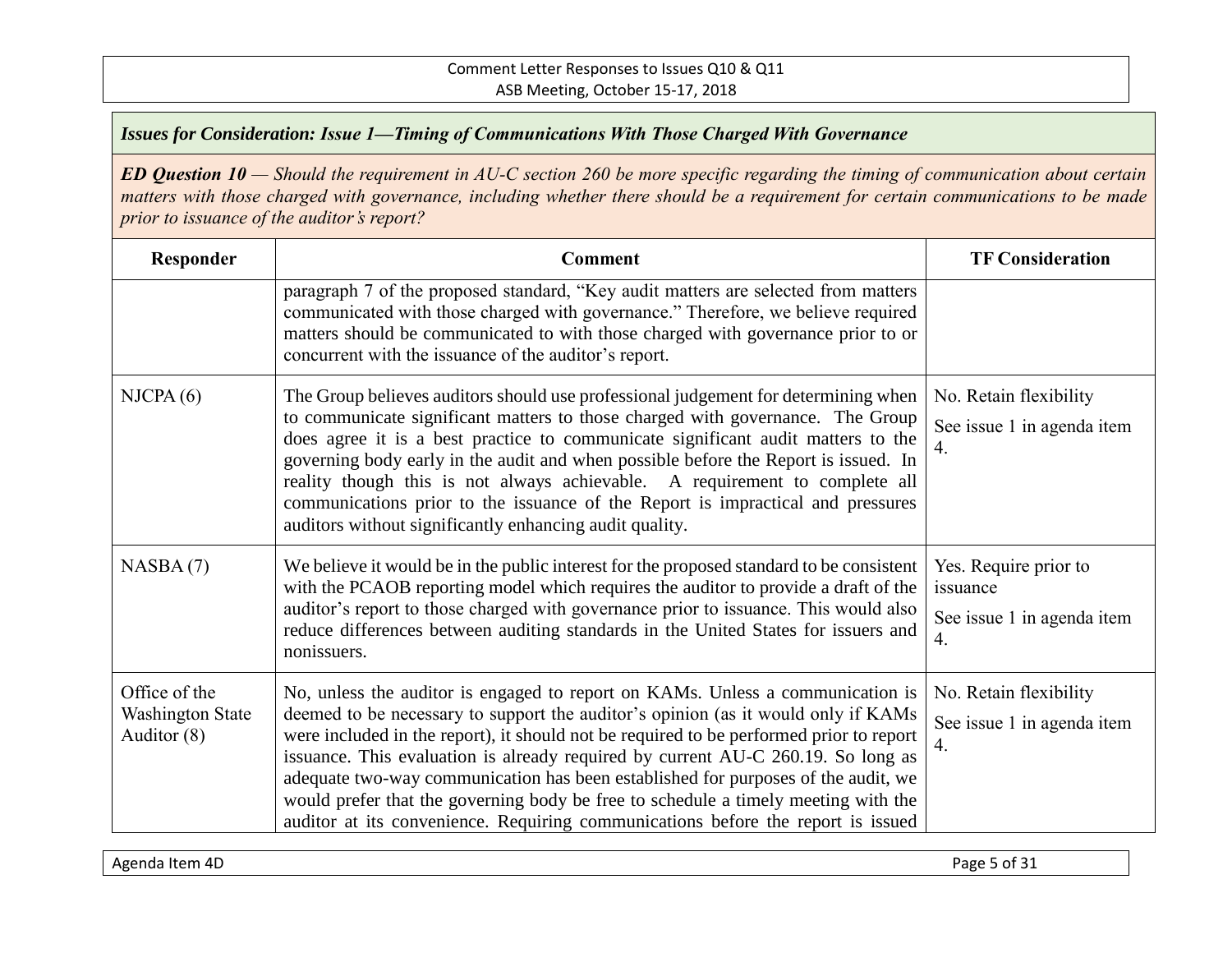| Responder                     | <b>Comment</b>                                                                                                                                                                                                                                                                                                                                                                                                                                                               | <b>TF Consideration</b>                                    |
|-------------------------------|------------------------------------------------------------------------------------------------------------------------------------------------------------------------------------------------------------------------------------------------------------------------------------------------------------------------------------------------------------------------------------------------------------------------------------------------------------------------------|------------------------------------------------------------|
|                               | might create hardships for governing bodies that meet on a monthly, quarterly or<br>infrequent basis but have a tight timeframe for the audit to meet a reporting deadline.                                                                                                                                                                                                                                                                                                  |                                                            |
| Smith & Howard<br>PC(9)       | We do not believe the requirement in AU-C section 260 should be more specific than<br>the current requirement to communicate with those charged with governance on a<br>"timely basis". We agree with the ASB's conclusion that flexibility in the timing of<br>communications is appropriate given the variety of circumstances that may be<br>encountered by auditors of nonissuers.                                                                                       | No. Retain flexibility<br>See issue 1 in agenda item<br>4. |
| CliftonLarsonAllen<br>LLP(10) | We are in agreement with the proposed SAS that retaining the flexibility in the timing<br>of communications is appropriate given the variety of circumstances that may be<br>encountered by auditors of non-issuers. We believe professional judgment should be<br>exercised by the auditor when determining whether certain communications should<br>be made prior to issuance of the auditor's report, rather than instituting requirements<br>for certain communications. | No. Retain flexibility<br>See issue 1 in agenda item<br>4. |
| AAFCPA <sub>s</sub> (11)      | AAFCPAs notes that timing of communication with those charged with governance<br>depends on the significance and nature of matters being communicated. In addition,<br>flexibility in the timing of communications is appropriate as other factors such as:<br>size, operating structure, control environment, legal structure, expectations of the<br>entity being audited, and availability of those of charged with governance will all<br>vary.                          | No. Retain flexibility<br>See issue 1 in agenda item<br>4. |
| <b>Cherry Bekaert</b><br>(13) | We agree with the ASB's decision to retain flexibility in the timing of<br>communications with those charged with governance and do not believe the<br>requirements should be more specific. We believe specific timing requirements would                                                                                                                                                                                                                                   | No. Retain flexibility                                     |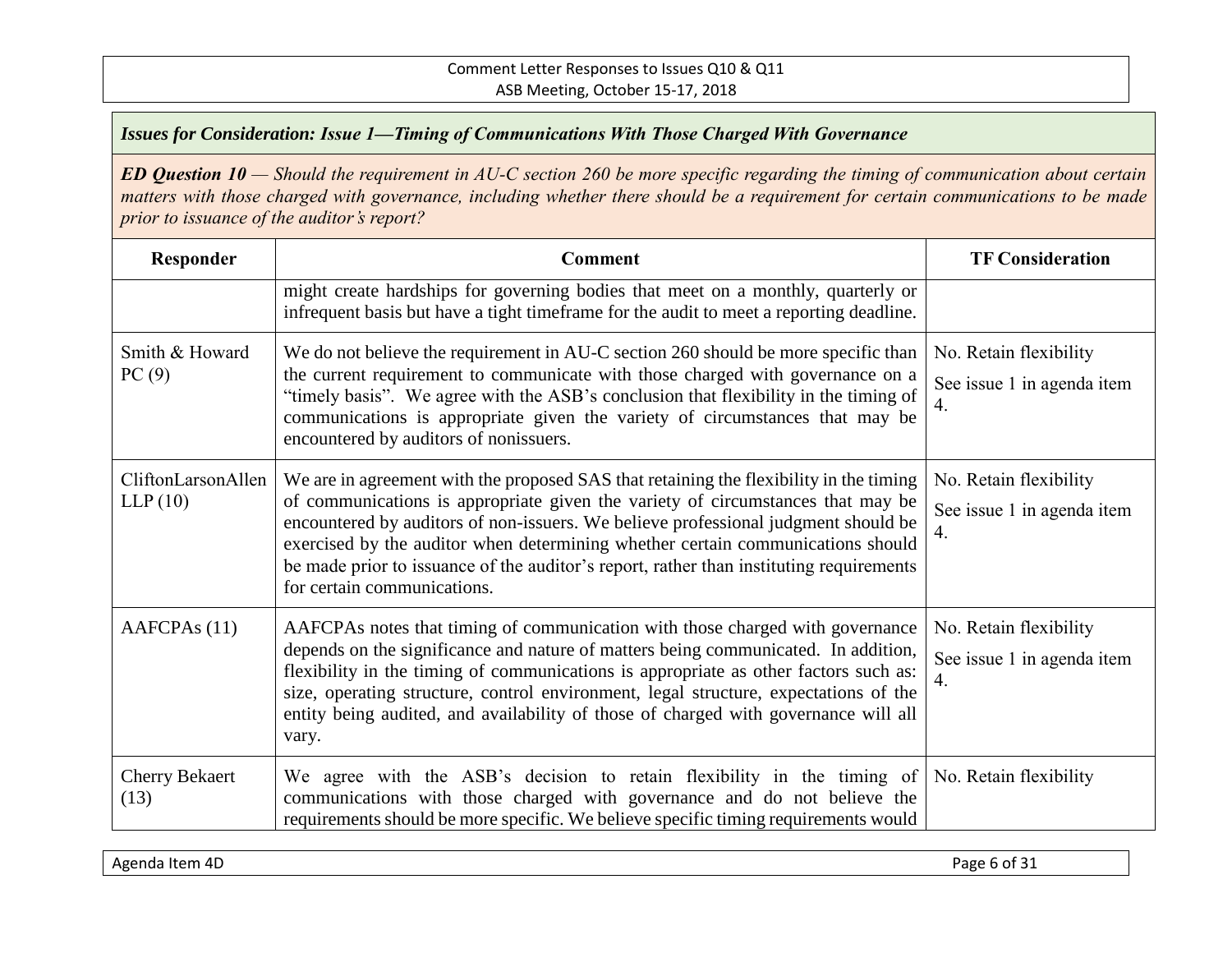*ED Question 10 — Should the requirement in AU-C section 260 be more specific regarding the timing of communication about certain matters with those charged with governance, including whether there should be a requirement for certain communications to be made prior to issuance of the auditor's report?*

| Responder       | <b>Comment</b>                                                                                                                                                                                                                                                                                                                                                                                                                                                                                               | <b>TF Consideration</b>                                                  |
|-----------------|--------------------------------------------------------------------------------------------------------------------------------------------------------------------------------------------------------------------------------------------------------------------------------------------------------------------------------------------------------------------------------------------------------------------------------------------------------------------------------------------------------------|--------------------------------------------------------------------------|
|                 | be overly restrictive for audits of nonissuers; the timing of communications should be<br>based on the circumstances of the individual audit engagement, the needs of those<br>charged with governance, and the specific items to be communicated.                                                                                                                                                                                                                                                           | See issue 1 in agenda item<br>4.                                         |
| OAG (14)        | Yes, we encourage the Board to maintain the current 60-day requirement to<br>communicate to those charged with governance certain matters regarding the conduct<br>of the audit including significant difficulties encountered during the audit and findings<br>identified during the audit. Communications regarding the planning of the audit<br>should be required to be made prior to the issuance of the auditor's report.                                                                              | Retain current 60-day<br>requirement<br>See issue 1 in agenda item<br>4. |
| MACPA(15)       | Overall, we prefer the flexibility provided in the current timing requirement. Perhaps<br>include as a recommendation that certain communications may be made prior to<br>issuance, but it should not be a requirement.                                                                                                                                                                                                                                                                                      | No. Retain flexibility<br>See issue 1 in agenda item<br>4.               |
| FICPA(17)       | In the opinion of the Committee, the requirement in AU-C 260 should be more<br>specific regarding the timing of the communication about certain matters to those<br>charged with governance. The timing of this communication is meaningful and<br>relevant if communicated prior to the issuance of the audit report. Therefore, the<br>Committee believes that the wording in the ED should spell out that the timing of the<br>communication before the end of the audit is a requirement, not an option. | Yes<br>See issue 1 in agenda item<br>4.                                  |
| <b>BDO</b> (19) | Communications with those charged with governance should continue to be required<br>to be made on a timely basis. However, we believe that the timing of such<br>communications should remain flexible, given the variety of circumstances that may<br>be encountered by auditors of nonissuers. Such flexibility is essential to ensure the<br>proposed SASs are scalable and appropriate for audits of companies of all sizes and                                                                          | No. Retain flexibility<br>See issue 1 in agenda item<br>$\overline{4}$ . |

Agenda Item 4D Page 7 of 31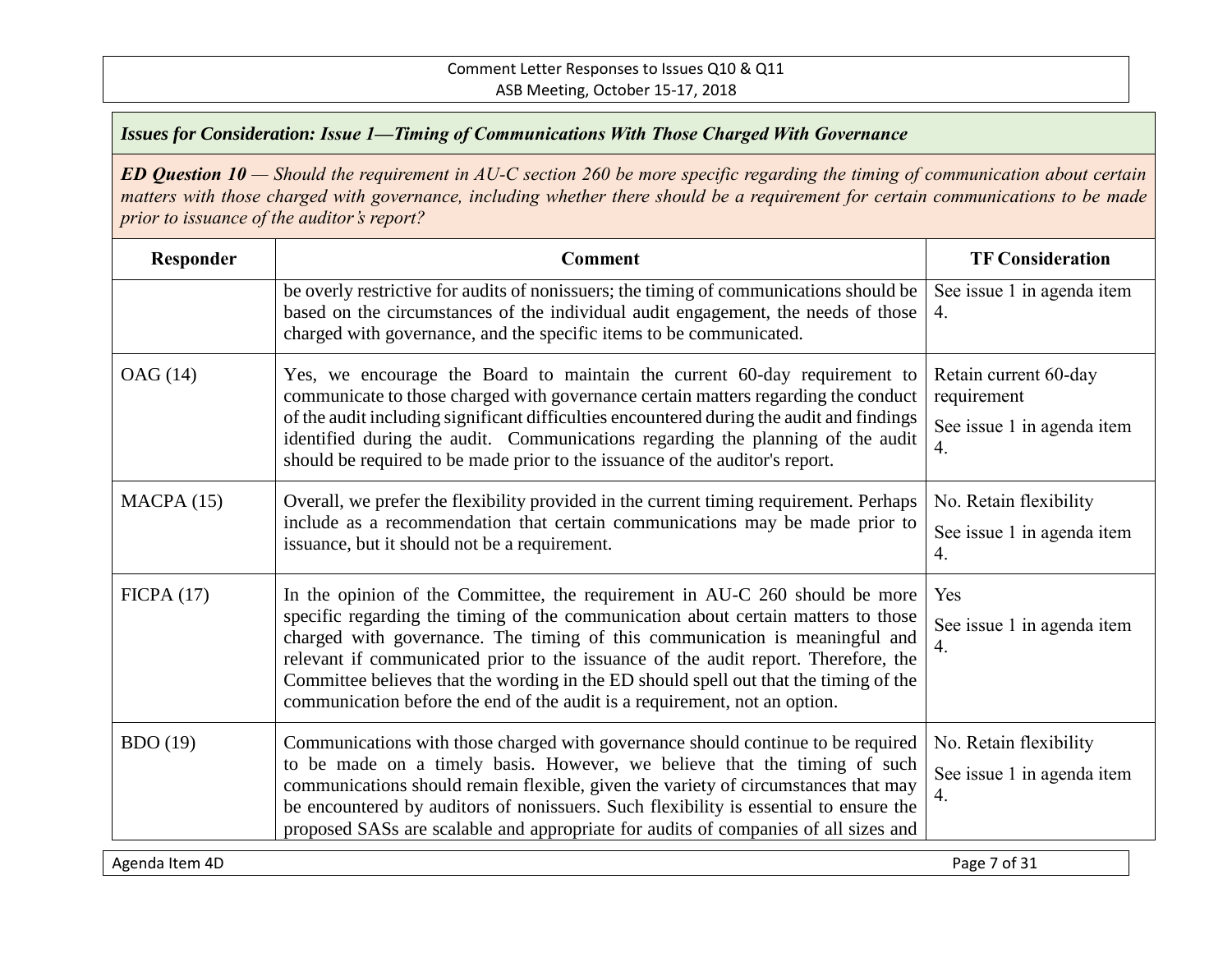| Responder                                                  | Comment                                                                                                                                                                                                                                                                                                                                                                      | <b>TF Consideration</b>                                                                        |
|------------------------------------------------------------|------------------------------------------------------------------------------------------------------------------------------------------------------------------------------------------------------------------------------------------------------------------------------------------------------------------------------------------------------------------------------|------------------------------------------------------------------------------------------------|
|                                                            | degrees of complexity. Further, we agree with the revisions to paragraph A50 of AU-<br>C section 260, which provides guidance regarding what may be considered<br>appropriate timely communication for certain matters.                                                                                                                                                      |                                                                                                |
| ICPAS $(20)$                                               | The Committee recommends changing the word "robust" to "effective" with respect<br>to dialogue. To clarify the communications date, the Committee recommends that the<br>proposed standard should include a statement that all communications with those<br>charged with governance should be dated no later than sixty days (60) from the date<br>of the audit report.      | No. should be no later than<br>60 days from date of report<br>See issue 1 in agenda item<br>4. |
| SVA(21)                                                    | AU-C 260 should retain the flexibility regarding the timing of communication about<br>matters to those charged with governance. Auditors need to retain the flexibility to<br>exercise professional judgment regarding the extent and timing of these<br>communications.                                                                                                     | No. Retain flexibility<br>See issue 1 in agenda item<br>4.                                     |
| Association of<br><b>Local Government</b><br>Auditors (22) | No. While those charged with governance may find it useful for significant matters to<br>be communicated prior to the issuance of the auditor's report, we believe that auditors<br>should continue to retain the flexibility necessary to time communications based on<br>the significance of the matter, unless otherwise required by supplementary rules or<br>standards. | No. Retain flexibility<br>See issue 1 in agenda item<br>$\overline{4}$ .                       |
| GAO (23)                                                   | We agree with the ASB's conclusion that flexibility in the timing of communications<br>is appropriate given the variety of circumstances that may be encountered by auditors<br>of nonissuers.                                                                                                                                                                               | No. Retain flexibility<br>See issue 1 in agenda item<br>4.                                     |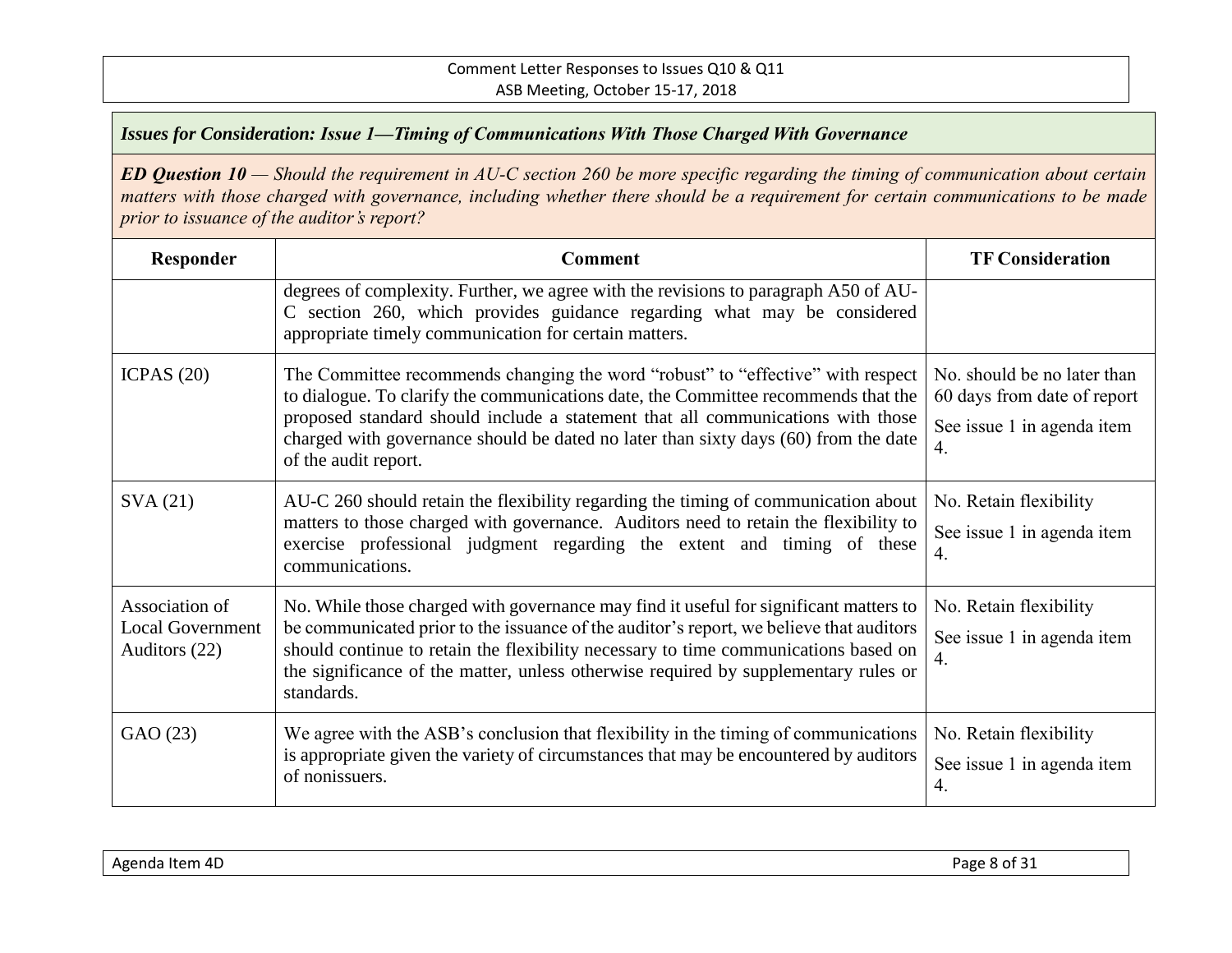| Responder | <b>Comment</b>                                                                                                                                                                                                                                                                                                                                                                                                                                                                                                                                                                                                                                                                                                                                                                                                                                                                                                                                                                                                                                                                                                                                                                                                                                                                                                                                                                                                                                                                                                                                                                                                                                             | <b>TF Consideration</b>                                                                                                   |
|-----------|------------------------------------------------------------------------------------------------------------------------------------------------------------------------------------------------------------------------------------------------------------------------------------------------------------------------------------------------------------------------------------------------------------------------------------------------------------------------------------------------------------------------------------------------------------------------------------------------------------------------------------------------------------------------------------------------------------------------------------------------------------------------------------------------------------------------------------------------------------------------------------------------------------------------------------------------------------------------------------------------------------------------------------------------------------------------------------------------------------------------------------------------------------------------------------------------------------------------------------------------------------------------------------------------------------------------------------------------------------------------------------------------------------------------------------------------------------------------------------------------------------------------------------------------------------------------------------------------------------------------------------------------------------|---------------------------------------------------------------------------------------------------------------------------|
| MSCPA(24) | The Committee believes the existent requirements of communicating certain matters<br>to those charged with governance are sufficient and do not require any modifications.<br>The Committee particularly feels that any modifications to the existent requirement<br>will not result in a benefit to the small and medium sized entities the Committee<br>members work with.                                                                                                                                                                                                                                                                                                                                                                                                                                                                                                                                                                                                                                                                                                                                                                                                                                                                                                                                                                                                                                                                                                                                                                                                                                                                               | No. Retain flexibility<br>See issue 1 in agenda item<br>4.                                                                |
| GT(25)    | Issue 1 – timing of communications with those charged with governance<br>We agree with the Board's conclusion to retain flexibility in the timing of<br>communications with those charged with governance (TCWG). Since nonissuers do<br>not have the same legal or regulatory oversight as issuers, the flexibility provides the<br>auditor with the ability to adapt the timing and the extent of his or her communications<br>to best meet the needs of TCWG and the circumstances of the engagement.<br>Nevertheless, we believe there are certain matters that should be communicated prior<br>to the issuance of the auditor's report to enhance the interactions between the auditor<br>and TCWG, particularly as this relates to their oversight of the financial reporting<br>process. Examples of these circumstances already exist in auditing standards<br>generally accepted in the United States of America (GAAS), such as the required<br>communication regarding expected report modifications currently required by AU-C<br>section 705, Modifications to the Opinion in the Independent Auditor's Report. In<br>order to enhance the opportunities for increased TCWG engagement on important<br>matters arising in the audit, we recommend the Board require the auditor to provide a<br>draft management representation letter to TCWG prior to the issuance of the auditor's<br>report in cases where management and TCWG are not the same. The management<br>representation letter, including a summary of unrecorded misstatements is a key<br>deliverable and can provide TCWG with valuable insight to assist in their oversight | $No - retain flexibility$<br>Considerations for<br>application material<br>See issue 1 in agenda item<br>$\overline{4}$ . |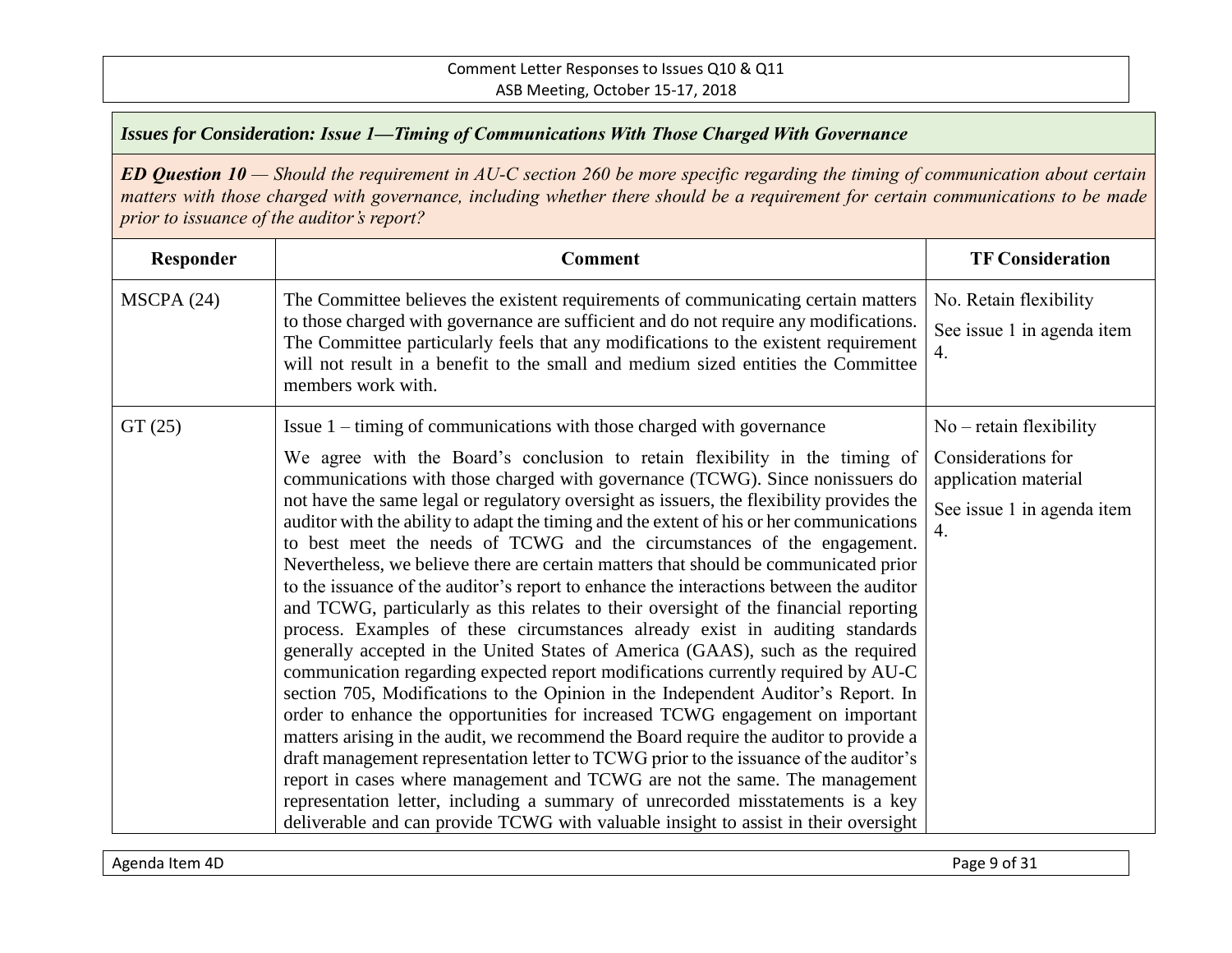| Responder   | <b>Comment</b>                                                                                                                                                                                                                                                                                                                                                                                                                   | <b>TF Consideration</b>                                    |
|-------------|----------------------------------------------------------------------------------------------------------------------------------------------------------------------------------------------------------------------------------------------------------------------------------------------------------------------------------------------------------------------------------------------------------------------------------|------------------------------------------------------------|
|             | responsibilities. Requiring auditors to provide a draft representation letter to TCWG<br>prior to report issuance could enable more timely communication of significant<br>matters impacting the financial statements. The Board could also provide related<br>application guidance to discuss auditor considerations as to the extent of the<br>communications related to providing the draft management representation letter. |                                                            |
|             | We do note that certain application guidance with regard to TCWG communications<br>may indirectly imply more specific timing expectations. We encourage the Board to<br>consider the application guidance related to TCWG communication matters and<br>ascertain whether there may be implied mixed messaging in this area. We provide<br>additional recommendations on this topic in the appendix to this letter.               |                                                            |
| NCACPA(27)  | We do not believe there should be more specific requirements as to the timing of<br>communication of certain matters. The facts and circumstances of individual audits<br>make it impossible to list every possible scenario. This is an area that must be left to<br>an auditor's judgment.                                                                                                                                     | No. Retain flexibility<br>See issue 1 in agenda item<br>4. |
| CLCPA(28)   | No; most of the time for non-issuers, management and those charged with governance<br>are the same individuals. The auditor can use their professional judgment to determine<br>when communications are made timely.                                                                                                                                                                                                             | No. Retain flexibility<br>See issue 1 in agenda item<br>4. |
| Anders (29) | We strongly agree with the Board's conclusion to retain the flexibility in the timing<br>of communications given the variety of circumstances that may be encountered by<br>auditors of nonissuers.                                                                                                                                                                                                                              | No. Retain flexibility<br>See issue 1 in agenda item<br>4. |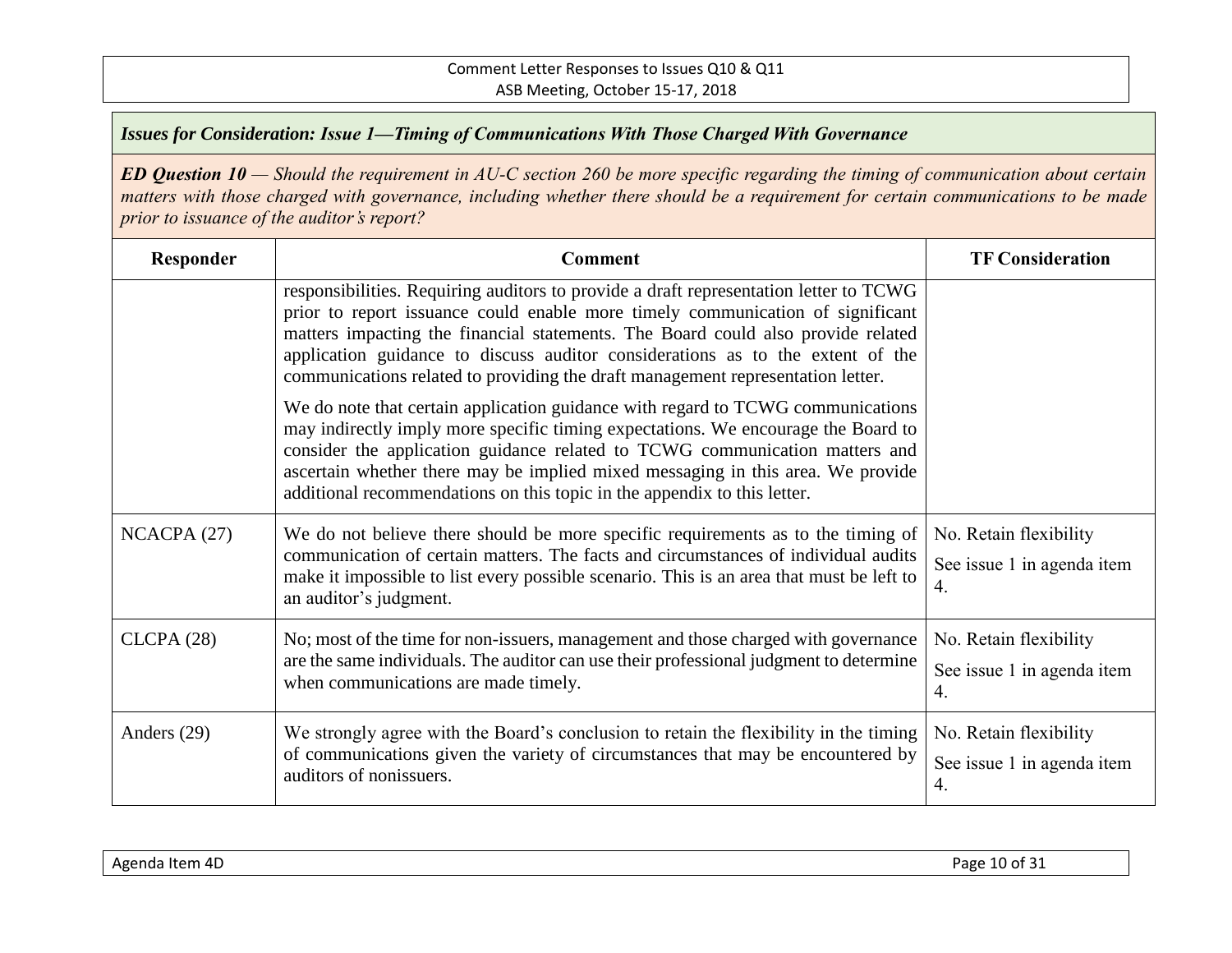| Responder    | <b>Comment</b>                                                                                                                                                                                                                                                                                                                                                                                                                                                                                                                                                                                                                                                                      | <b>TF Consideration</b>                              |
|--------------|-------------------------------------------------------------------------------------------------------------------------------------------------------------------------------------------------------------------------------------------------------------------------------------------------------------------------------------------------------------------------------------------------------------------------------------------------------------------------------------------------------------------------------------------------------------------------------------------------------------------------------------------------------------------------------------|------------------------------------------------------|
| OHIOCPA (31) | The committee believes that current guidance is sufficient regarding the timing of<br>communication about certain matters with those charged with governance, and should<br>remain unchanged.                                                                                                                                                                                                                                                                                                                                                                                                                                                                                       | No. Retain flexibility<br>See issue 1 in agenda item |
|              | This section covering significant proposed amendments to existing auditor reporting<br>standards also includes amendments to AU-C Section 570, AU-C Section 260, and<br>AU-C Section 210 for which the committee would like to provide further comment.                                                                                                                                                                                                                                                                                                                                                                                                                             | 4.                                                   |
|              | <b>AU-C Section 570, Going Concern</b>                                                                                                                                                                                                                                                                                                                                                                                                                                                                                                                                                                                                                                              |                                                      |
|              | The committee believed that this proposal is consistent with the current direction of<br>professional standards.                                                                                                                                                                                                                                                                                                                                                                                                                                                                                                                                                                    |                                                      |
|              | AU-C Section 260, Communications With Those Charged With Governance                                                                                                                                                                                                                                                                                                                                                                                                                                                                                                                                                                                                                 |                                                      |
|              | The committee had concerns about communicating significant risks as part of the<br>required communication about the planned scope and timing of the audit, particularly<br>when those charged with governance are management. As noted in the application<br>material, care is required when communicating with those charged with governance<br>about the planned scope and timing of the audit so as not to compromise the<br>effectiveness of the audit. Communicating significant risks and the audit procedures<br>planned to address these risks allows the procedures to be somewhat predictable,<br>thereby potentially reducing the effectiveness of the audit procedures. |                                                      |
|              | AU-C Section 210, Terms of Engagement                                                                                                                                                                                                                                                                                                                                                                                                                                                                                                                                                                                                                                               |                                                      |
|              | The committee agreed that should management and those charged with governance,<br>as applicable, request the auditor communicate KAMs in the auditor's report,                                                                                                                                                                                                                                                                                                                                                                                                                                                                                                                      |                                                      |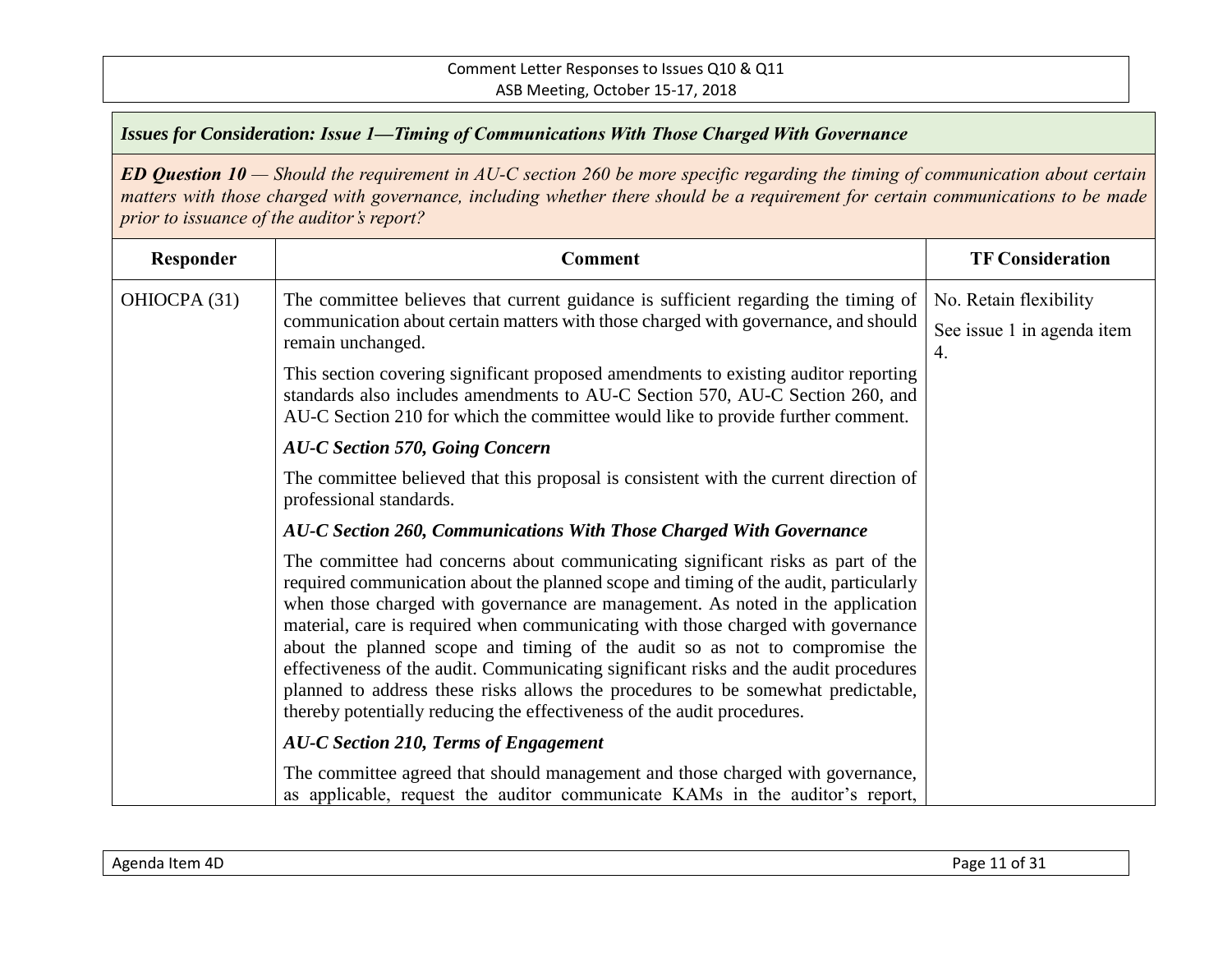| Responder  | <b>Comment</b>                                                                                                                                                                                                                                                                                                                                                                                                                                                                                                                                               | <b>TF Consideration</b>                                    |
|------------|--------------------------------------------------------------------------------------------------------------------------------------------------------------------------------------------------------------------------------------------------------------------------------------------------------------------------------------------------------------------------------------------------------------------------------------------------------------------------------------------------------------------------------------------------------------|------------------------------------------------------------|
|            | acknowledgment of this communication should be included in the engagement letter<br>so it is clear when the communication of KAMs is required in the auditor's report.                                                                                                                                                                                                                                                                                                                                                                                       |                                                            |
| PwC $(32)$ | We support the Board's decision to retain flexibility in the timing of communications<br>of certain matters with those charged with governance given the various<br>circumstances encountered by nonissuers and the requirement in AU-C section 265<br>to communicate about significant deficiencies and material weaknesses no later than<br>60 days following the report release date.                                                                                                                                                                     | No. Retain flexibility<br>See issue 1 in agenda item<br>4. |
|            | Separately, we note guidance in AU-C section 260 highlights the need to<br>communicate with those charged with governance about the expected form and<br>content of the auditor's report when there is a modified opinion, inclusion of an<br>emphasis of matter or other matter paragraph, or the communication of KAMs in the<br>auditor's report. We recommend also highlighting the need for the auditor to<br>communicate about the expected form and content of the auditor's report in situations<br>in which the auditor is dividing responsibility. |                                                            |
| E&Y(33)    | As stated in our cover letter, we believe AU-C section 260 should require the<br>following matters to be communicated to those charged with governance prior to the<br>issuance of the auditor's report:<br>$\triangleright$ Significant deficiencies and material weaknesses identified during the audit<br>• Uncorrected misstatements taking into account the size and nature of the                                                                                                                                                                      | Yes, with comments<br>See issue 1 in agenda item<br>4.     |
|            | misstatement judged in the surrounding circumstances, and possible<br>implications with regard to future financial statements<br>Significant judgments about threats to independence and related safeguards                                                                                                                                                                                                                                                                                                                                                  |                                                            |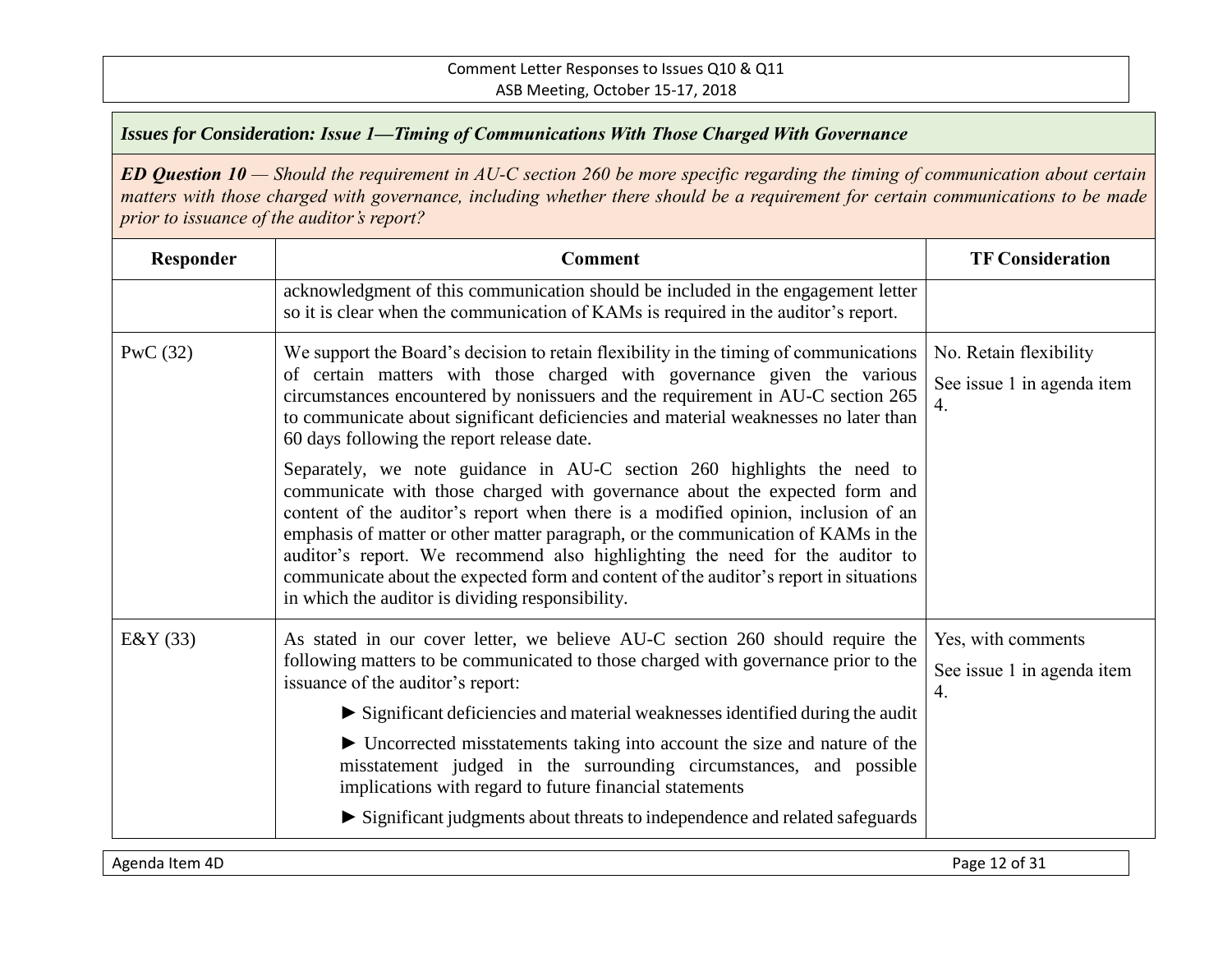| Responder | <b>Comment</b>                                                                                                                                                                                                                                                                                                                                                                                                                                                                      | <b>TF Consideration</b>           |
|-----------|-------------------------------------------------------------------------------------------------------------------------------------------------------------------------------------------------------------------------------------------------------------------------------------------------------------------------------------------------------------------------------------------------------------------------------------------------------------------------------------|-----------------------------------|
|           | We also believe the auditor should communicate the following events when they<br>occur:                                                                                                                                                                                                                                                                                                                                                                                             |                                   |
|           | • Identified potential illegal acts, noncompliance with laws, suspected fraud<br>or whistle-blower allegations that might have a more than clearly<br>inconsequential effect on the client's financial statements or cause us to<br>question the integrity of management                                                                                                                                                                                                            |                                   |
|           | We believe requiring these matters to be communicated prior to the issuance of the<br>auditor's report or when they occur would allow those charged with governance<br>enough time to take the appropriate actions and enhance the auditor's ability to meet<br>the objective of providing "those charged with governance timely observations arising<br>from the audit that are significant and relevant to their responsibility to oversee the<br>financial reporting process."15 |                                   |
|           | As mentioned in our response to item 3, if the auditor's responsibility section of the<br>report states that the auditor is responsible for communicating matters with those<br>charged with governance, then all matters should be communicated prior to the<br>issuance of the auditor's report.                                                                                                                                                                                  |                                   |
| KPMG (34) | Section 1 – Issues for Consideration – Timing of Communications to those<br><b>Charged with Governance and Addressee of Auditor's Report</b>                                                                                                                                                                                                                                                                                                                                        | Yes<br>See issue 1 in agenda item |
|           | <b>Issue 1—Timing of Communications with Those Charged with Governance</b>                                                                                                                                                                                                                                                                                                                                                                                                          | $\overline{4}$ .                  |
|           | We believe that AU-C section 260 should require auditors, with limited exception for<br>governmental audits, to communicate with those charged with governance prior to the<br>report release date instead of permitting the communication to be within 60 days after                                                                                                                                                                                                               |                                   |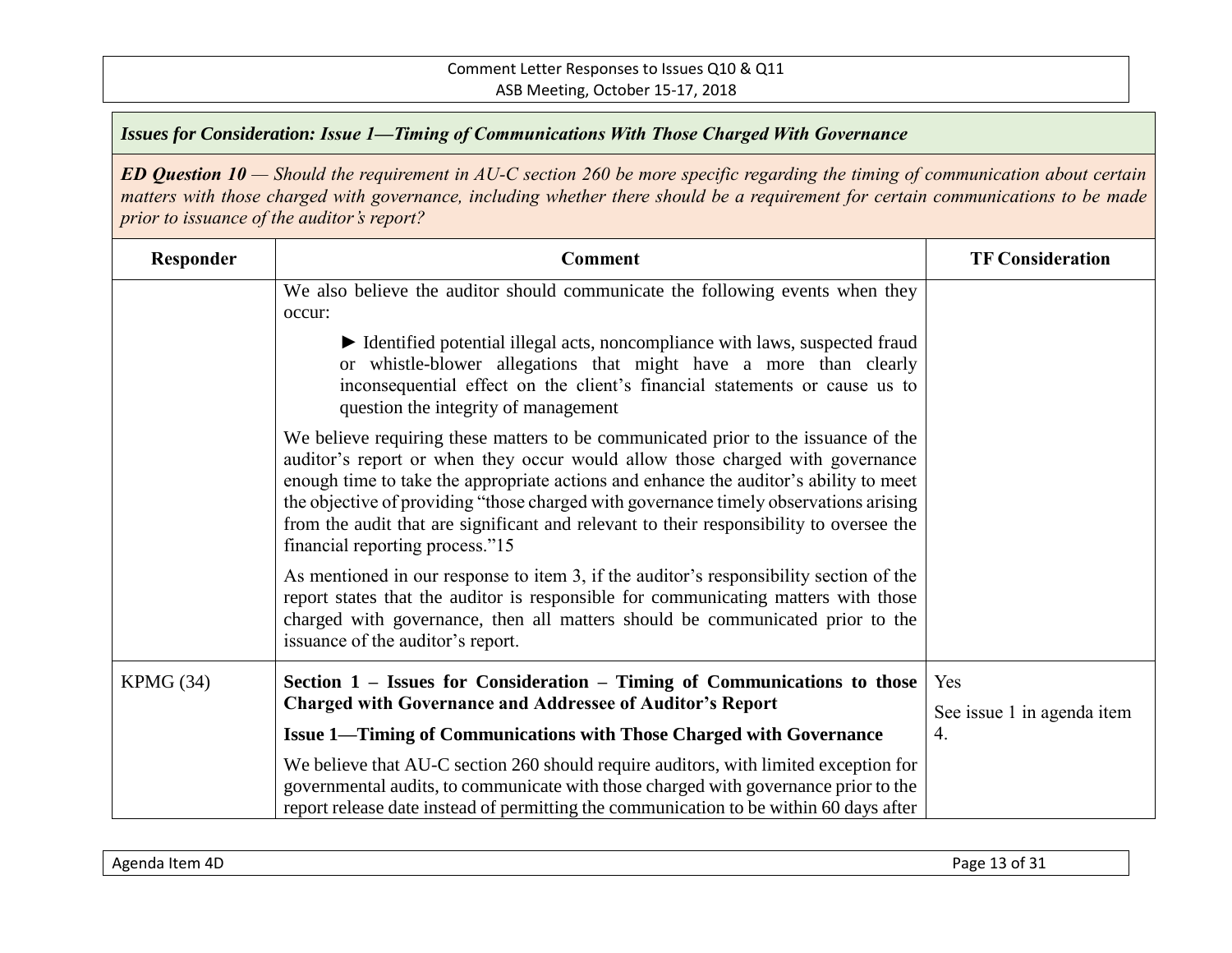| Responder | <b>Comment</b>                                                                                                                                                                                                                                                                                                                                                                                                                                                                                                                                                                | <b>TF Consideration</b> |
|-----------|-------------------------------------------------------------------------------------------------------------------------------------------------------------------------------------------------------------------------------------------------------------------------------------------------------------------------------------------------------------------------------------------------------------------------------------------------------------------------------------------------------------------------------------------------------------------------------|-------------------------|
|           | the report is released. With the proposed changes to the auditor's report related to the<br>responsibilities of management and those charged with governance, we believe it is<br>appropriate to require dialogue with auditors before we cite responsibilities in the<br>auditor's report.                                                                                                                                                                                                                                                                                   |                         |
|           | We acknowledge that adding such a requirement changes practice and may, in the<br>short term, present implementation challenges. However, the changes that are being<br>proposed related to the auditor's report highlight the fact that many of the required<br>communications should be made prior to the report release date, if not the date of the<br>auditor's report, for them to be most effective and useful to those charged with<br>governance, especially as the auditor considers how the results and findings of the<br>audit will impact the auditor's report. |                         |
|           | Revising the requirement to communicate before report release date would eliminate<br>other inconsistencies with the required report elements of the Proposed Standards<br>(with specific reference to proposed paragraph):                                                                                                                                                                                                                                                                                                                                                   |                         |
|           | The statement about how those charged with governance are responsible for<br>$\bullet$<br>overseeing the financial reporting process would be consistent with and<br>supported by making the required communication prior to the release of the<br>report is not appropriate. (AU-C 700.32)<br>The statement about the auditor's responsibility to communicate with those<br>$\bullet$                                                                                                                                                                                        |                         |
|           | charged with governance in the auditor's report is inconsistent with and<br>undermined by the permissibility of timing those communication after the<br>report release date. (AU-C 700.37)<br>If key audit matters are included in the report, a statement that "key audit<br>٠<br>matters are those matters that were communicated with those charged with                                                                                                                                                                                                                   |                         |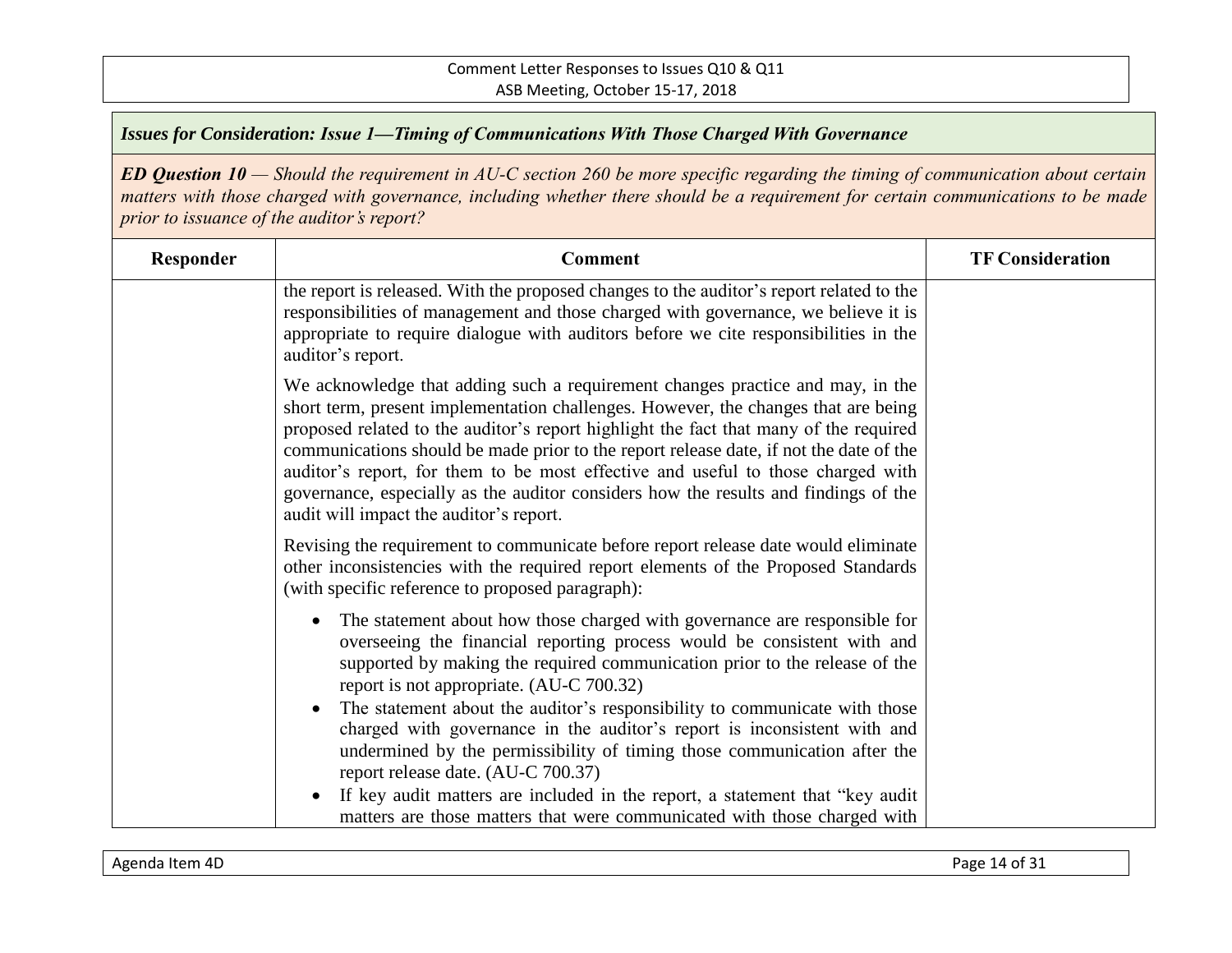*ED Question 10 — Should the requirement in AU-C section 260 be more specific regarding the timing of communication about certain matters with those charged with governance, including whether there should be a requirement for certain communications to be made prior to issuance of the auditor's report?*

| Responder         | <b>Comment</b>                                                                                                                                                                                                                                                                                                                                                                                                                                                                                                                                                                                                          | <b>TF Consideration</b> |
|-------------------|-------------------------------------------------------------------------------------------------------------------------------------------------------------------------------------------------------------------------------------------------------------------------------------------------------------------------------------------------------------------------------------------------------------------------------------------------------------------------------------------------------------------------------------------------------------------------------------------------------------------------|-------------------------|
|                   | governance" should be withheld or modified if communications have not yet<br>been made. (AU-C 700 Illustration 2)<br>If the required communications have not been made to those charged with<br>governance, does that mean that there would be no key audit matters to include<br>in the report? (AU-C $701.8$ and $10a$ )<br>Communicating preliminary views on key audit matters, while a good<br>practice, is not sufficient to achieve the required communications (AU-C<br>701.A58)<br>An emphasis-of-matter or other-matter paragraph should be communicated<br>prior to the release of the report. (AU-C 706.12) |                         |
|                   | If the requirement is not changed, then the Board should add additional requirements<br>and application material to address each of the matters noted above and modify the<br>KAM paragraph in all illustrations to recognize the current requirement that<br>communications do not have to be made prior to the date of the auditor's report as<br>follows:                                                                                                                                                                                                                                                            |                         |
|                   | Key audit matters are those matters that were (will be) communicated with<br>those charged with governance and, in our professional judgment, were of<br>most significance in our audit of the financial statements of the current period.<br>These matters were addressed in the context of our audit of the financial<br>statements as a whole, and in forming our opinion thereon, and we do not<br>provide a separate opinion on these matters."                                                                                                                                                                    |                         |
| Laura Lindal (35) | I do not think AU-C section 260 needs to be more specific regarding the timing of<br>communication with governance, unless it was to explicitly require the<br>communication be made no later than 60 days following the report release date                                                                                                                                                                                                                                                                                                                                                                            | No. Retain flexibility  |

Agenda Item 4D Page 15 of 31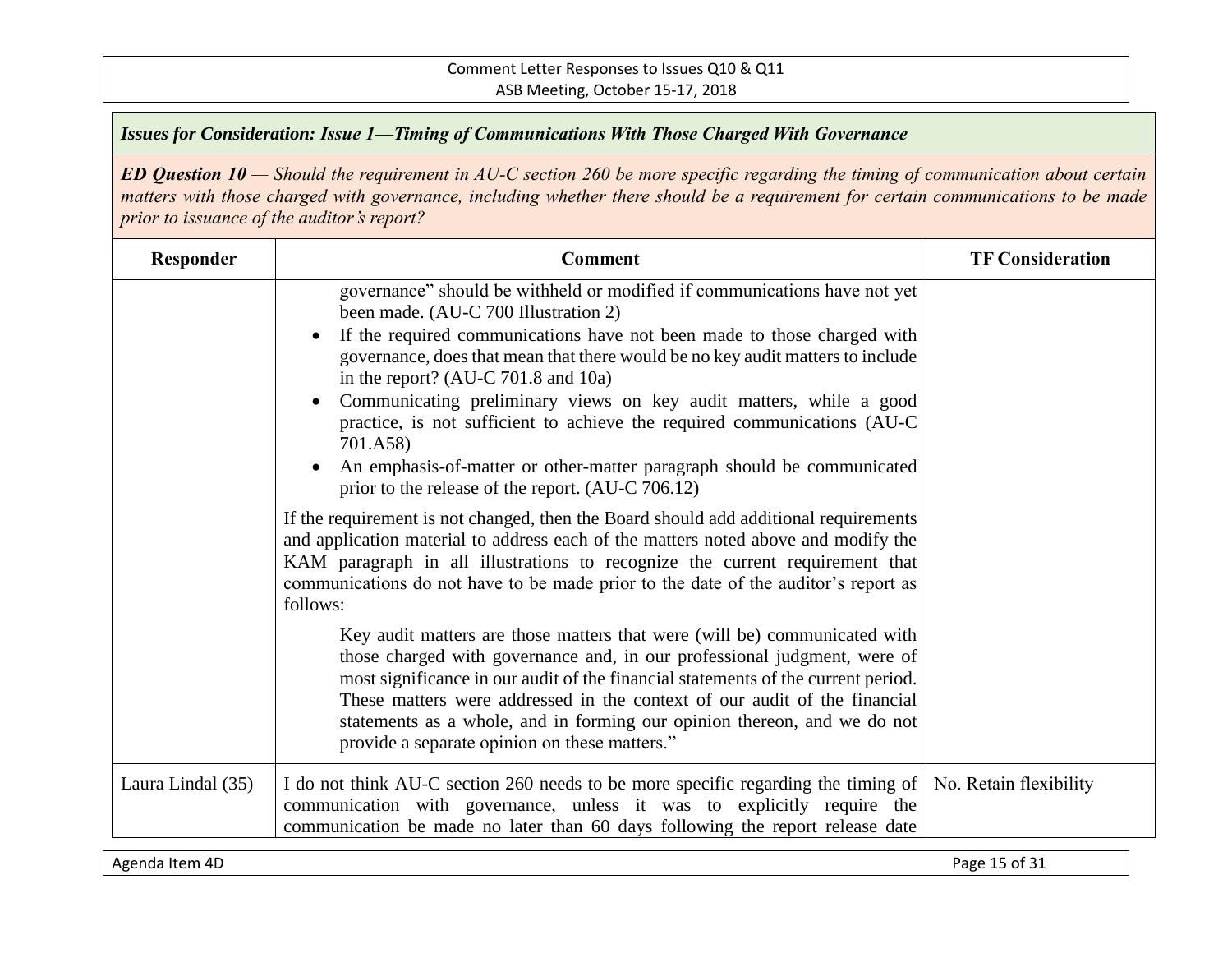| Responder  | <b>Comment</b>                                                                                                                                                                                                                                                                                                                                                                                                                                                                                                                                                                                                                                                                                                                                                                                                                                                                                                                                                                                         | <b>TF Consideration</b>                                    |
|------------|--------------------------------------------------------------------------------------------------------------------------------------------------------------------------------------------------------------------------------------------------------------------------------------------------------------------------------------------------------------------------------------------------------------------------------------------------------------------------------------------------------------------------------------------------------------------------------------------------------------------------------------------------------------------------------------------------------------------------------------------------------------------------------------------------------------------------------------------------------------------------------------------------------------------------------------------------------------------------------------------------------|------------------------------------------------------------|
|            | (consistent with extant AU-C 230-.16). I do not think there should be a <i>requirement</i><br>for certain communications to be made <i>prior</i> to issuance of the auditor's report. The<br>auditor can use their professional judgment as to what is appropriate in the<br>circumstances.                                                                                                                                                                                                                                                                                                                                                                                                                                                                                                                                                                                                                                                                                                            | See issue 1 in agenda item<br>4.                           |
| NSAA(36)   | We do not believe the requirement in AU-C section 260 should be more specific<br>regarding the timing of communication about certain matters with those charged with<br>governance. We appreciate the flexibility to use our professional judgment to<br>determine the most appropriate timing of communications.                                                                                                                                                                                                                                                                                                                                                                                                                                                                                                                                                                                                                                                                                      | No. Retain flexibility<br>See issue 1 in agenda item<br>4. |
|            | Additionally, we believe the amendment to paragraph 11 to communicate significant<br>risks the auditor identified seems inconsistent with the extant requirement.<br>Specifically, the extant requirement relates to communicating the planned scope and<br>timing, which substantially occurs in the beginning of an audit, but the new language<br>relates to communicating significant risks the auditor identifies. While certain<br>significant risks might be identified in the planning stages, the auditor identifies risks<br>throughout the audit. We suggest the Board consider revising or removing the<br>amendment to paragraph 11 and consider whether auditor communication about<br>significant risks might be incorporated into extant AU-C section 260 paragraph 12. In<br>addition, the Board should consider clarifying in paragraph A20 that the<br>communication would include significant risks the auditor identified during the<br>planning stages and throughout the audit. |                                                            |
| D&T $(37)$ | D&T believes the requirement in AU-C section 260, The Auditor's Communication<br>With Those Charged With Governance (AU-C 260), does not need to be more specific<br>regarding the timing of communication about certain matters with those charged with                                                                                                                                                                                                                                                                                                                                                                                                                                                                                                                                                                                                                                                                                                                                               | No. Retain flexibility                                     |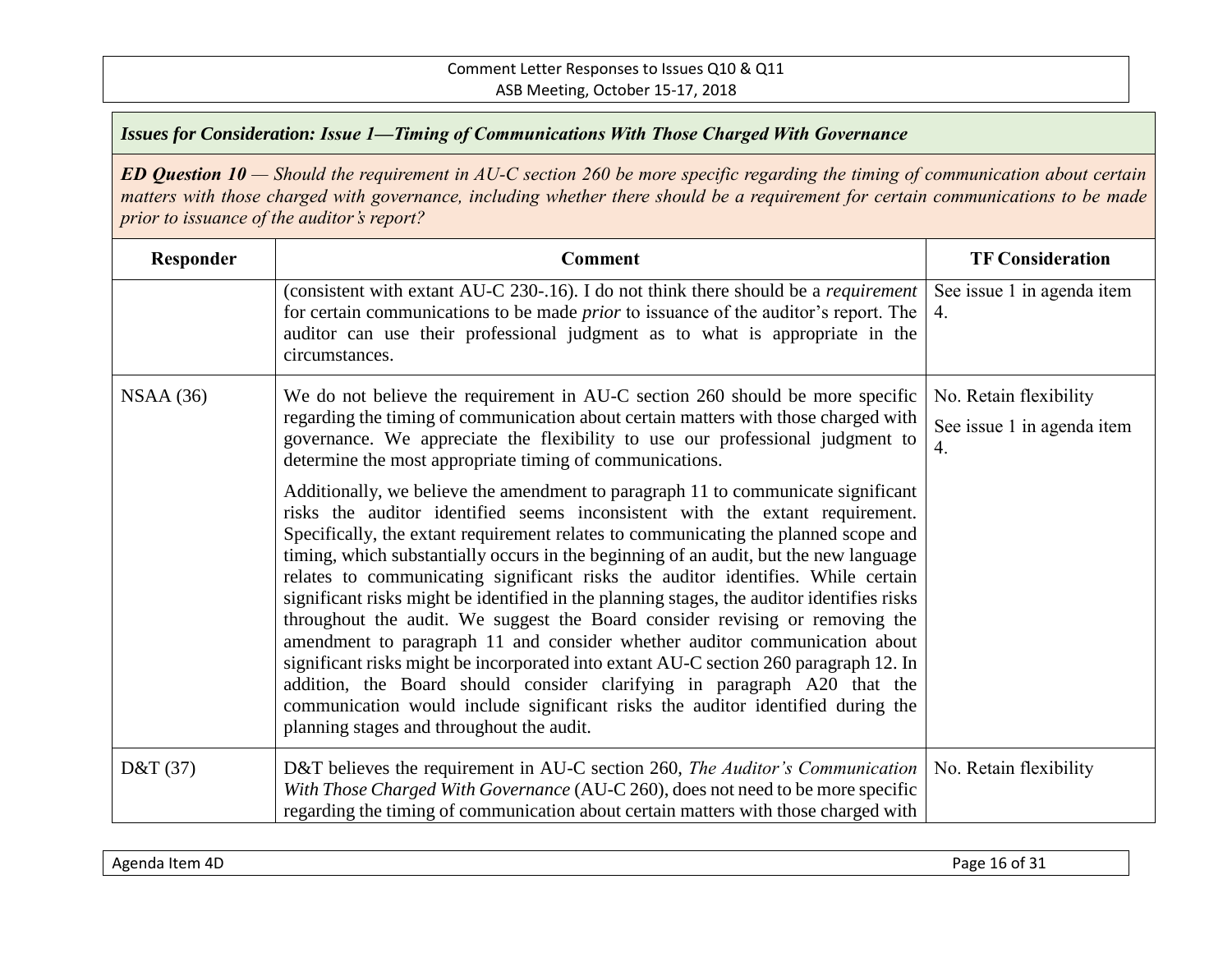#### Comment Letter Responses to Issues Q10 & Q11 ASB Meeting, October 15-17, 2018

*Issues for Consideration: Issue 1—Timing of Communications With Those Charged With Governance*

*ED Question 10 — Should the requirement in AU-C section 260 be more specific regarding the timing of communication about certain matters with those charged with governance, including whether there should be a requirement for certain communications to be made prior to issuance of the auditor's report?*

| Responder | Comment                                                                                                                                                                                                                                                                                                                                                                                                                                         | <b>TF Consideration</b> |
|-----------|-------------------------------------------------------------------------------------------------------------------------------------------------------------------------------------------------------------------------------------------------------------------------------------------------------------------------------------------------------------------------------------------------------------------------------------------------|-------------------------|
|           | governance (and that such requirement should not be revised to require that certain See issue 1 in agenda item<br>communications be made prior to issuance of the auditor's report). The guidance   4.<br>included in AU-C 260 application material paragraph A50 provides helpful<br>information on suggested timing for certain communications while acknowledging<br>that communications will vary with the circumstances of the engagement. |                         |

#### *Issues For Consideration: Issue 2—Addressee in the Auditor's Report*

*ED question 11 – Please provide your views on the following:*

 *a. Would including the city and state of the addressee in the auditor's report be beneficial to users of the financial statements?* 

 *b. What would the practical implications be if such a requirement were adopted?*

| Responder | Comment                                                                                                                                                                                                                                                                                                                                                                                              | <b>TF Consideration</b> |
|-----------|------------------------------------------------------------------------------------------------------------------------------------------------------------------------------------------------------------------------------------------------------------------------------------------------------------------------------------------------------------------------------------------------------|-------------------------|
| TIC(2)    | TIC does not believe including the city and state of the addressee in the auditor's   No - Do not include city<br>report would provide any benefit and could possibly create an administrative burden   and state<br>to determine the address to use when entities have multiple locations. Essentially, it<br>would create an administrative burden with little to no value added to the readers of |                         |

Agenda Item 4D Page 17 of 31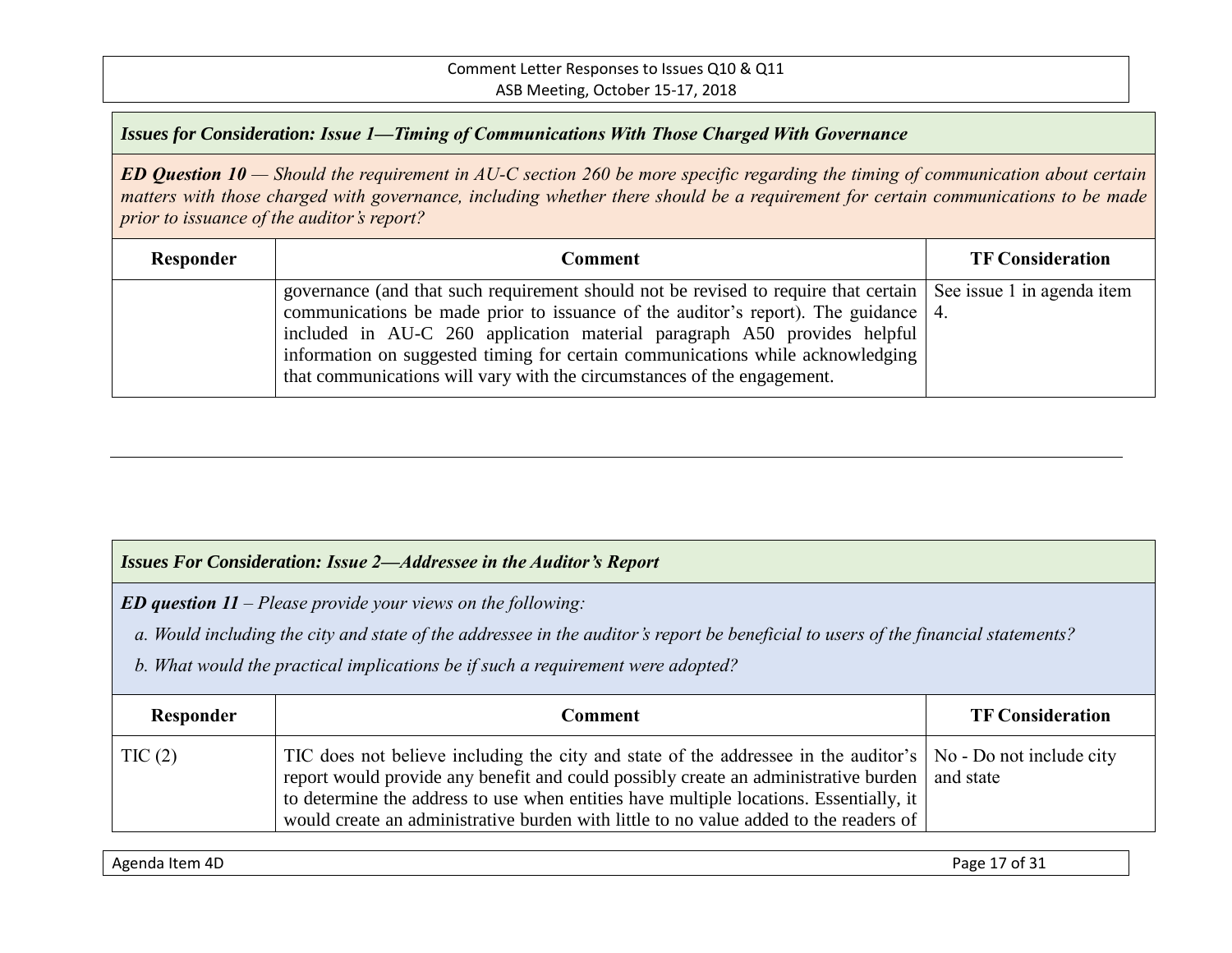*ED question 11 – Please provide your views on the following:*

 *a. Would including the city and state of the addressee in the auditor's report be beneficial to users of the financial statements?* 

| Responder        | <b>Comment</b>                                                                                                                                                                                                                                                                                                                                                                                                                                                                                                                                                     | <b>TF Consideration</b>                                                                                                                              |
|------------------|--------------------------------------------------------------------------------------------------------------------------------------------------------------------------------------------------------------------------------------------------------------------------------------------------------------------------------------------------------------------------------------------------------------------------------------------------------------------------------------------------------------------------------------------------------------------|------------------------------------------------------------------------------------------------------------------------------------------------------|
|                  | the financial statements. TIC also believes in a changing environment where more<br>and more work is done virtually and offices and locations are going more virtual as<br>well so that, the concept of physical location is becoming somewhat dated.                                                                                                                                                                                                                                                                                                              | See issue 2 in agenda item<br>4.                                                                                                                     |
| $TN$ State $(3)$ | Including the city and state of the issuing auditor appears appropriate. We are not<br>a.<br>sure what benefit the user obtains from this information though.<br><b>b.</b> We do not believe there are any practical implications, especially in the state and<br>local government environment.                                                                                                                                                                                                                                                                    | Supportive with comments<br>See issue 2 in agenda item<br>4.                                                                                         |
| NYSSCPA(4)       | Some users may find that including the city and state of the addressee beneficial, and<br>we observe that this practice is not uncommon; however, it is doubtful that many users<br>gain any significant benefit from this information.<br>In rare instances, a practical implication of such a requirement could be additional<br>engagement time to determine the appropriate city and state to communicate.<br>Determination of the city and state might require additional guidance for practitioners<br>to maintain uniformity in application among auditors. | Supportive with comments<br>Some may find it<br>beneficial; however,<br>doubtful users will gain any<br>benefit.<br>See issue 2 in agenda item<br>4. |
| RSM(5)           | 11.a. We do not believe including the city and state of the addressee in the auditor's<br>report would be beneficial to users of the financial statements.<br>11.b. We believe there may be practical difficulties for an auditor in determining<br>the appropriate location to include in the auditor's report. For example, there may be<br>situations in which the corporate office is in a different location than the office at<br>which the principal books and records are maintained.                                                                      | No. Not beneficial<br>See issue 2 in agenda item<br>4.                                                                                               |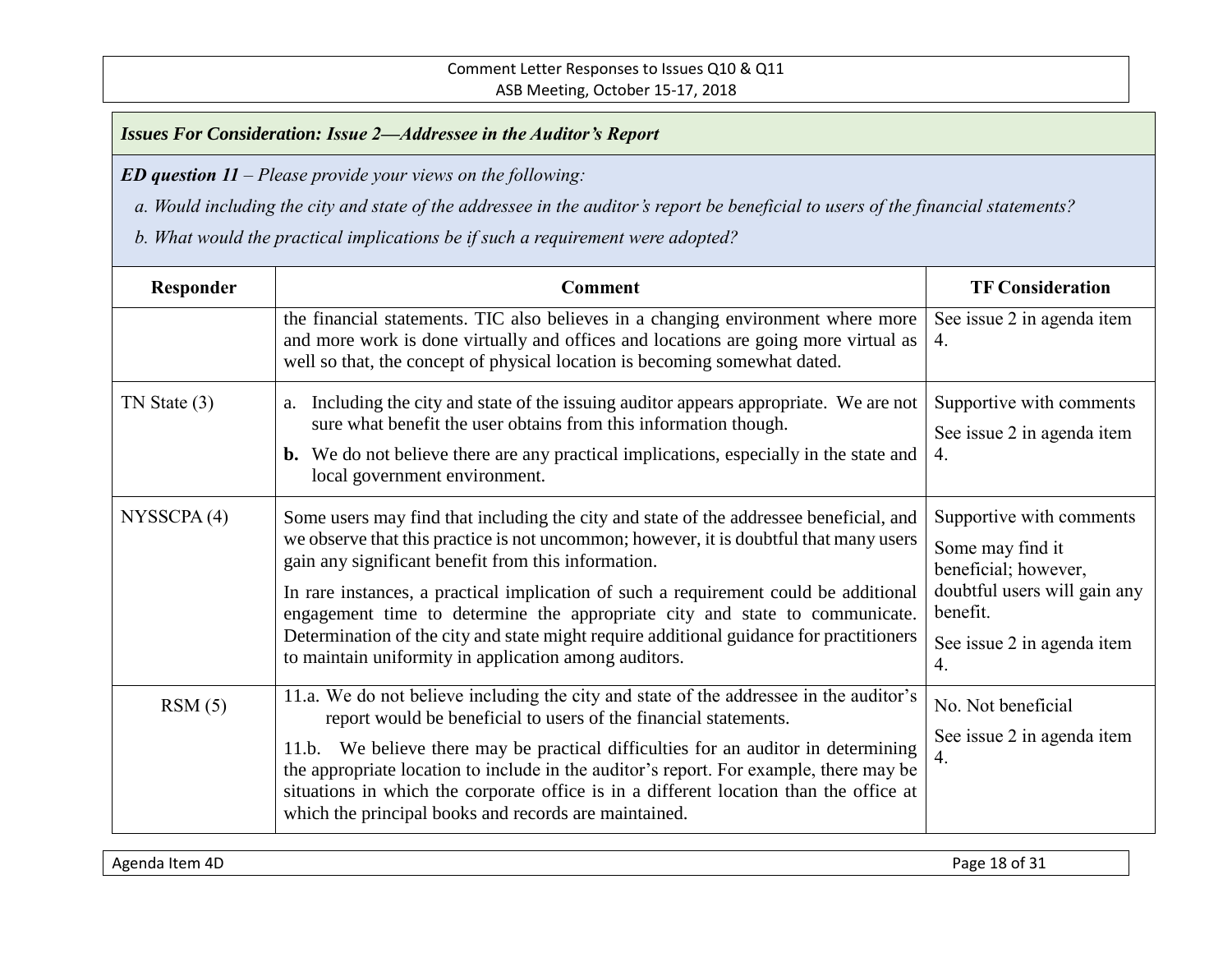*ED question 11 – Please provide your views on the following:*

 *a. Would including the city and state of the addressee in the auditor's report be beneficial to users of the financial statements?* 

| Responder | <b>Comment</b>                                                                                                                                                                                                                                                                                                                                                                                                                                                                                                                                                                                                                                                                                                                                                                                                                     | <b>TF Consideration</b>                                     |
|-----------|------------------------------------------------------------------------------------------------------------------------------------------------------------------------------------------------------------------------------------------------------------------------------------------------------------------------------------------------------------------------------------------------------------------------------------------------------------------------------------------------------------------------------------------------------------------------------------------------------------------------------------------------------------------------------------------------------------------------------------------------------------------------------------------------------------------------------------|-------------------------------------------------------------|
| NICPA(6)  | The Group believes including the city and state of the addressee would not<br>11a.<br>improve the report at all.                                                                                                                                                                                                                                                                                                                                                                                                                                                                                                                                                                                                                                                                                                                   | No. Would not improve the<br>report.                        |
|           | With virtual offices and cloud computing becoming the new workplace –<br>$11b$ .<br>including the city and state of the addressee in the report only provides more<br>information without purpose.                                                                                                                                                                                                                                                                                                                                                                                                                                                                                                                                                                                                                                 | See issue 2 in agenda item<br>4.                            |
| NASBA(7)  | We believe that the city and state of the reporting entity should be included in the<br>report. Not only would this be beneficial to State regulators, but it would be helpful<br>to various users of the financial statements, including funding agencies, grantors, and<br>others. We also believe that provision of such information would facilitate States'<br>adoption of firm mobility.                                                                                                                                                                                                                                                                                                                                                                                                                                     | Supportive of including<br>See issue 2 in agenda item<br>4. |
|           | Prior to the $7th$ Edition (released in 2014), the Uniform Accountancy Act (UAA)<br>required CPA firm registration in a state if the CPA firm performed attest service for<br>a client having its "home office" in that state even if the CPA firm did not have an<br>office in that state. The 7 <sup>th</sup> Edition and recently released 8 <sup>th</sup> Edition introduced "firm<br>mobility" by dropping the registration requirement for firms without an office in a<br>state so long as the firms complied with the state's ownership and peer review<br>requirements, see UAA $\S7(a)(1)(C)$ . Accordingly, per firm mobility, a firm can offer<br>or render attest services in another state without having to establish an office in that<br>state, register in that state or even provide mere notice to that state. |                                                             |
|           | Currently, 21 jurisdictions (AK, AR, CT, DC, FL, GU, IA, MD, ME, MS, MT, NV,<br>NH, NJ, OK, SC, SD, VI, VT, WV, WY) still use the UAA 6 <sup>th</sup> Edition's registration<br>requirement ("home office"). Some form of firm mobility has been adopted in 24                                                                                                                                                                                                                                                                                                                                                                                                                                                                                                                                                                     |                                                             |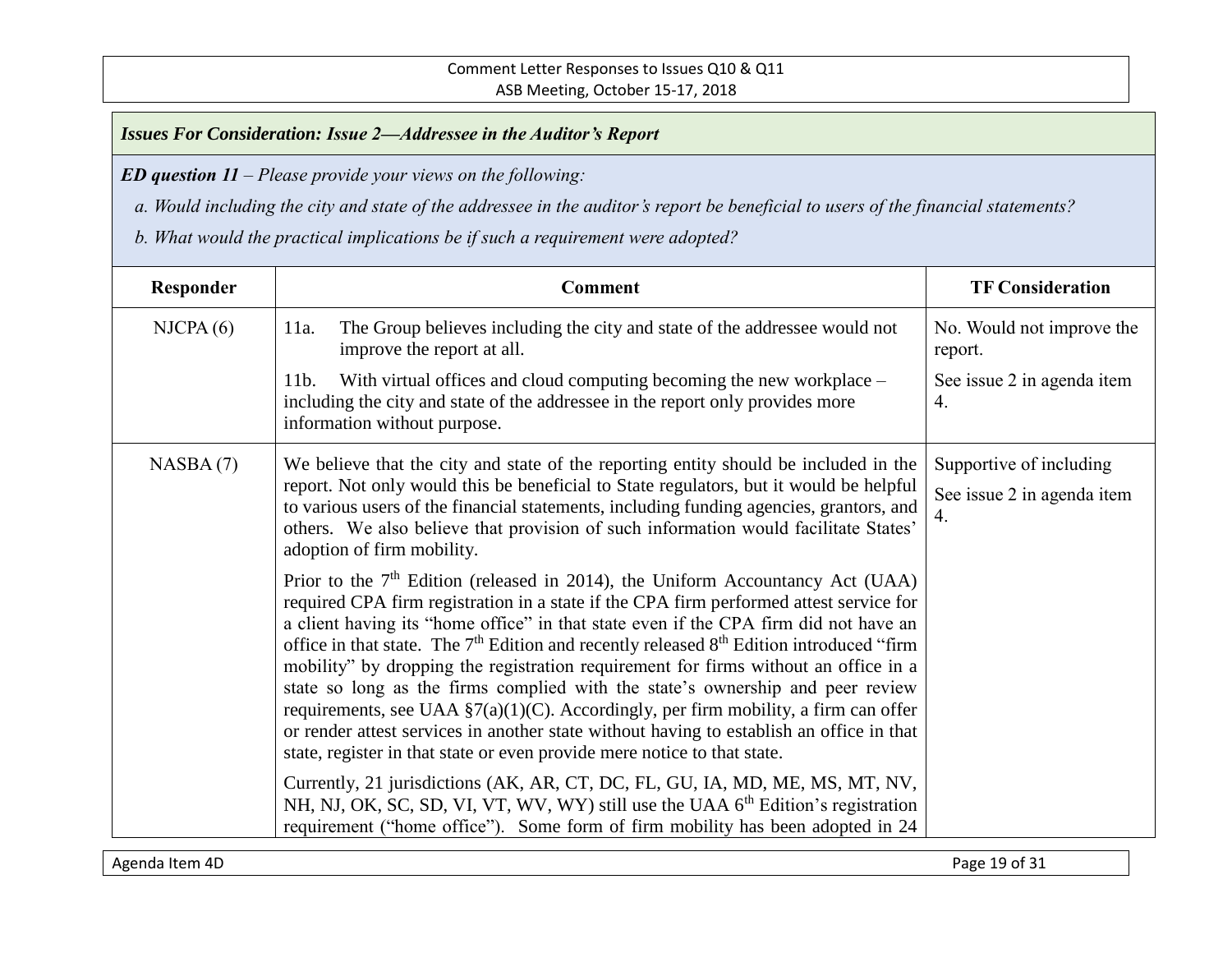*ED question 11 – Please provide your views on the following:*

 *a. Would including the city and state of the addressee in the auditor's report be beneficial to users of the financial statements?* 

| Responder | <b>Comment</b>                                                                                                                                                                                                                                                                                                                                                                                                                                                                                                                                                                                                                                                              | <b>TF Consideration</b> |
|-----------|-----------------------------------------------------------------------------------------------------------------------------------------------------------------------------------------------------------------------------------------------------------------------------------------------------------------------------------------------------------------------------------------------------------------------------------------------------------------------------------------------------------------------------------------------------------------------------------------------------------------------------------------------------------------------------|-------------------------|
|           | jurisdictions (AL, AZ, CO, DE, FL, IA, ID, IL, IN, KY, LA, MI, MO, MT, NM, ND,<br>OH, PA, RI, TN, UT, VA, WA, WI). Firm mobility legislation is pending two states<br>(NH and NJ). With the elimination of the "home office" requirement, there is<br>arguably no reliable alternative way for regulators and the public to ascertain the<br>relevant requirements for auditors much less their peer review or disciplinary<br>records. The absence of a disclosure requirement for audit client addresses could thus<br>undermine state movement toward firm mobility and encourage adoption of<br>notification requirements.                                              |                         |
|           | No compelling argument has been articulated against disclosure. Indeed, in an<br>auditor's report which by its very nature should favor disclosure of relevant<br>information, it seems very little to ask that the auditor disclose the client's city and<br>state. Absent such a simple disclosure, there is a potential for not only auditors but<br>also clients to take advantage of jurisdictional differences. Clients and the public need<br>to know that the audit firm is legally qualified to perform an audit for a particular<br>client. An efficient way for the public to know is to require disclosure of the location<br>of the client for audit purposes. |                         |
|           | Additionally, the less than onerous exercise of determining and disclosing an audit<br>client's city and state could benefit not only the public, regulators and clients, but also<br>the audit firms, since, by so doing, they could better ascertain whether and where they<br>must register during this period of regulatory transition in which no more than half<br>the states have implemented firm mobility.                                                                                                                                                                                                                                                         |                         |
|           | What would the practical implications be if such a requirement were adopted?                                                                                                                                                                                                                                                                                                                                                                                                                                                                                                                                                                                                |                         |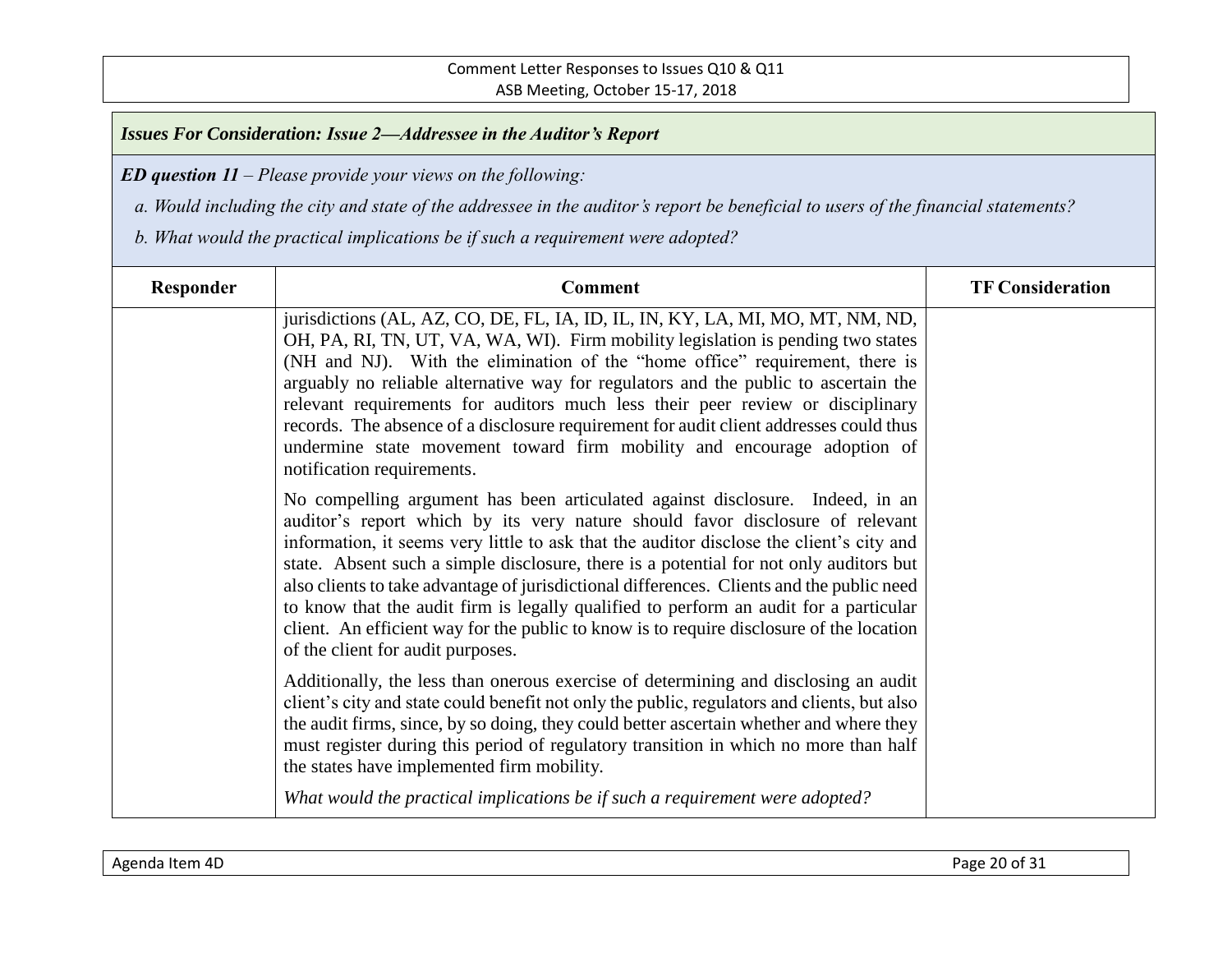*ED question 11 – Please provide your views on the following:*

 *a. Would including the city and state of the addressee in the auditor's report be beneficial to users of the financial statements?* 

| Responder                                                 | <b>Comment</b>                                                                                                                                                                                                                                                                                                                                                                                                                                                                                                                                                                                                                                                                                                                                                                                                                                                                                                                      | <b>TF Consideration</b>                                              |
|-----------------------------------------------------------|-------------------------------------------------------------------------------------------------------------------------------------------------------------------------------------------------------------------------------------------------------------------------------------------------------------------------------------------------------------------------------------------------------------------------------------------------------------------------------------------------------------------------------------------------------------------------------------------------------------------------------------------------------------------------------------------------------------------------------------------------------------------------------------------------------------------------------------------------------------------------------------------------------------------------------------|----------------------------------------------------------------------|
|                                                           | Although there might be some difficulty with determining the appropriate "city and<br>state" to disclose for some multistate or multinational clients, we believe that the<br>statements on standards could provide useful guidance. We note that such<br>determinations routinely have been made for many decades to comply with income<br>tax regulations and we are not aware of it being controversial. The audit client's city<br>and state to be disclosed is not likely to be "confidential client information." That<br>location might or might not be the "home office" as specified by the client," or<br>"principal place of business," or "principal office," or "headquarters," or "primary<br>headquarters," and, indeed, some clients might have more than one such<br>location. The chosen term should be one that provides the most relevant information<br>to those who need the disclosure the most: the public. |                                                                      |
|                                                           | We believe that the city and state of the reporting entity should be included in the<br>report. Not only would this be beneficial to state regulators, but it would be helpful to<br>various users of the financial statements, including funding agencies, grantors, and<br>others.                                                                                                                                                                                                                                                                                                                                                                                                                                                                                                                                                                                                                                                |                                                                      |
| Office of the<br><b>Washington State</b><br>Auditor $(8)$ | Including the city and state makes the addressee more complete and possibly more<br>clear. We already do this in our reports and do not see any practical implications of<br>such a requirement.                                                                                                                                                                                                                                                                                                                                                                                                                                                                                                                                                                                                                                                                                                                                    | Supportive of including<br>See issue 2 in agenda item<br>4.          |
| Smith & Howard<br>PC(9)                                   | We do not believe including the city and state of the addressee in the auditors' report<br>will be beneficial to users of financial statements. Furthermore, we believe inclusion                                                                                                                                                                                                                                                                                                                                                                                                                                                                                                                                                                                                                                                                                                                                                   | No. Not beneficial<br>See issue 2 in agenda item<br>$\overline{4}$ . |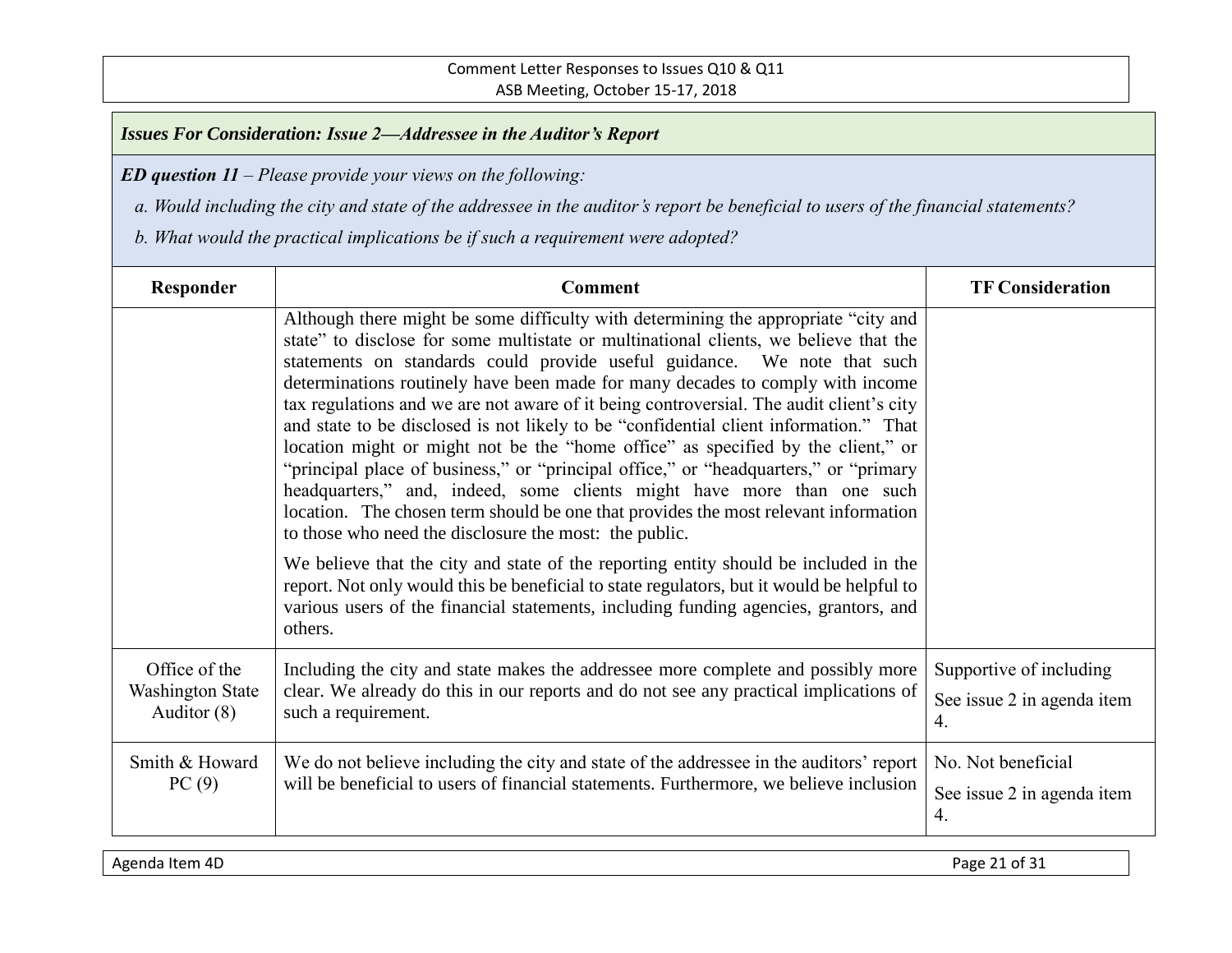*ED question 11 – Please provide your views on the following:*

 *a. Would including the city and state of the addressee in the auditor's report be beneficial to users of the financial statements?* 

| Responder                     | <b>Comment</b>                                                                                                                                                                                                                                                                                                                                                                                                                                                                                  | <b>TF Consideration</b>                                |
|-------------------------------|-------------------------------------------------------------------------------------------------------------------------------------------------------------------------------------------------------------------------------------------------------------------------------------------------------------------------------------------------------------------------------------------------------------------------------------------------------------------------------------------------|--------------------------------------------------------|
|                               | of the city and state of the addressee will potentially create confusion regarding nexus<br>for the jurisdiction of the audit, the purpose for which the ASB discussed this issue.                                                                                                                                                                                                                                                                                                              |                                                        |
| CliftonLarsonAllen<br>LLP(10) | <b>11.a Response:</b> We do not see the benefit this would provide to users of the financial<br>statements.<br>11.b Response: If the client has multiple locations, it may be difficult to decide which<br>location should be included in the auditor's report. The corporate office location may<br>be in a different location than the office where the principal books and records are<br>maintained, which may be in a different location than the office where the audit was<br>performed. | No. Not beneficial<br>See issue 2 in agenda item<br>4. |
| AAFCPA <sub>s</sub> (11)      | AAFCPAs believes that adding the city and state of the addressee in the auditor's<br>report would not be beneficial to users of the financial statements. Providing<br>information about where the client is located would provide a nexus for the<br>jurisdiction of the audit, however this would be misleading to the users of the financial<br>statements when the client has multiple locations, thus not adding any value or benefit<br>to the users of the financial statements.         | No. Not beneficial<br>See issue 2 in agenda item<br>4. |
|                               | If such a requirement were adopted, entities with multiple locations would need to<br>consider what office performs most of the key management functions.<br>This<br>consideration would be further complicated when the corporate office is in a different<br>location than the office at which the principal books and records are maintained.<br>Performing this type of analysis would ultimately have no benefit to the users of the<br>financial statements.                              |                                                        |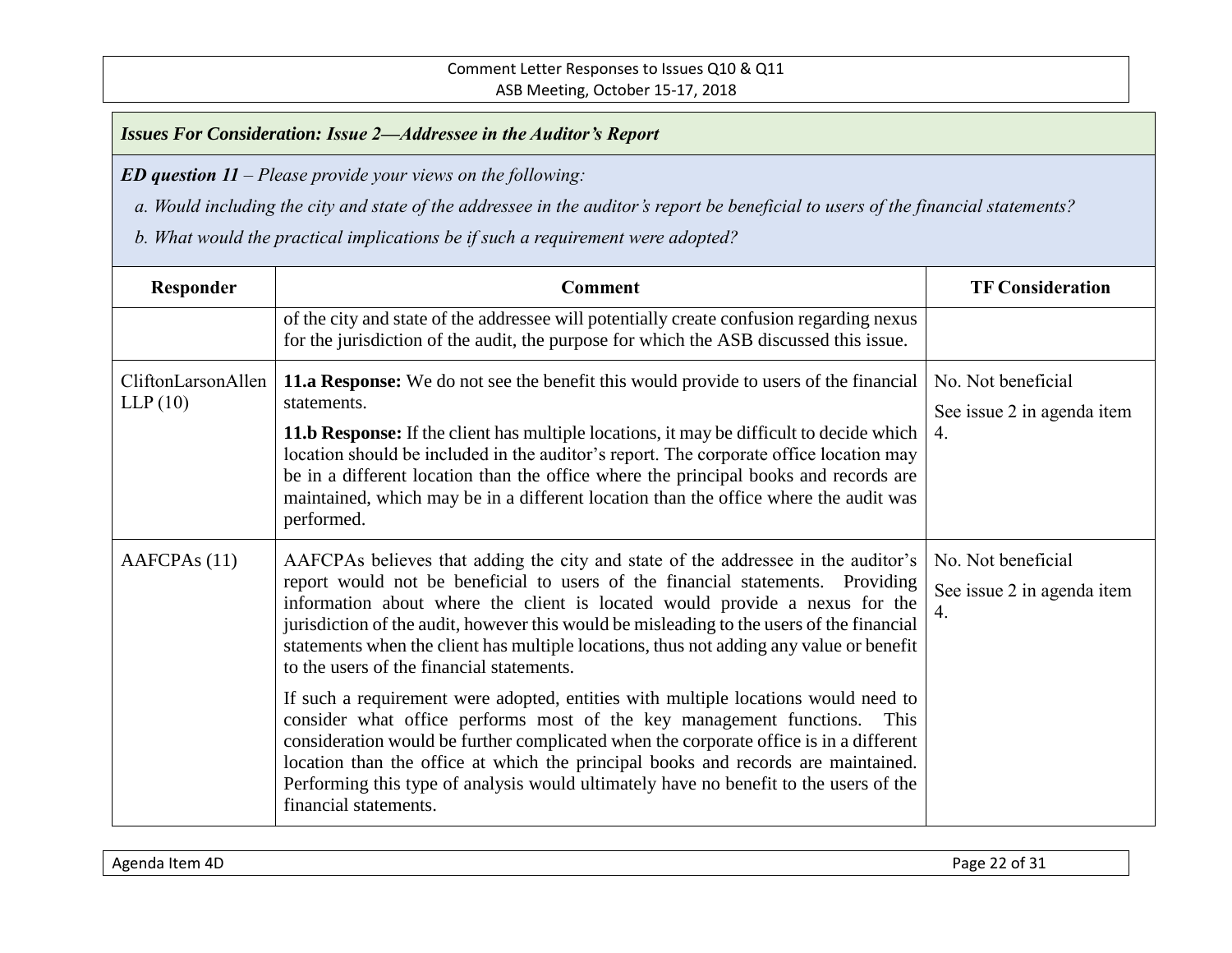*ED question 11 – Please provide your views on the following:*

- *a. Would including the city and state of the addressee in the auditor's report be beneficial to users of the financial statements?*
- *b. What would the practical implications be if such a requirement were adopted?*

| Responder                     | <b>Comment</b>                                                                                                                                                                                                                                                                                                                                                                                                                                                                                                                                                                                                                                                                                                                                                                                                                                                                                                                                                                                                                                                                                                                                                                                                                                                                                                                                                                                                                                                                                         | <b>TF Consideration</b>                                                                                                                                                                                 |
|-------------------------------|--------------------------------------------------------------------------------------------------------------------------------------------------------------------------------------------------------------------------------------------------------------------------------------------------------------------------------------------------------------------------------------------------------------------------------------------------------------------------------------------------------------------------------------------------------------------------------------------------------------------------------------------------------------------------------------------------------------------------------------------------------------------------------------------------------------------------------------------------------------------------------------------------------------------------------------------------------------------------------------------------------------------------------------------------------------------------------------------------------------------------------------------------------------------------------------------------------------------------------------------------------------------------------------------------------------------------------------------------------------------------------------------------------------------------------------------------------------------------------------------------------|---------------------------------------------------------------------------------------------------------------------------------------------------------------------------------------------------------|
| <b>Cherry Bekaert</b><br>(13) | We believe that including the city and state of the addressee in the auditor's report<br>may be beneficial to users of the financial statements. However, we expect that any<br>benefit would only be seen in situations where entities operate in a limited area, and<br>the location disclosed would then indicate the location of all relevant geographies of<br>the entity (e.g. operations, corporate office, accounting office). Additionally, we note<br>that this information concerning location is commonly found in the notes to the<br>financial statements, and thus this disclosure in the auditor's report would not provide<br>any additional information to the users.<br>We believe there could be practical difficulties in determining the appropriate city and<br>state to be included, such as in situations where management is not at the same<br>location as the accounting records or the entity has no corporate office. We also<br>believe the inclusion of city and state could lead to confusion for users of the financial<br>statements, such as if the location disclosed is not consistent with the location of the<br>operations of the business. We therefore do not believe the potential benefits would<br>outweigh these difficulties and potential consequences of complying with such a<br>requirement.<br>Based on the above, we agree with the ASB's decision not to require the city and state<br>to be included in the addressee of the auditor's report. | Supportive with comments<br>May be beneficial to users;<br>however, would not provide<br>additional information to<br>users and could be practical<br>difficulties.<br>See issue 2 in agenda item<br>4. |
| OAG (14)                      | We would not consider it beneficial to the users of the financial statements as our<br>experience is that the audited entity routinely includes their city and state as part of<br>their mailing address on their letterhead within their annual report. We are not aware<br>of a compelling reason to include this information.                                                                                                                                                                                                                                                                                                                                                                                                                                                                                                                                                                                                                                                                                                                                                                                                                                                                                                                                                                                                                                                                                                                                                                       | No. Not beneficial to users<br>See issue 2 in agenda item<br>$\overline{4}$ .                                                                                                                           |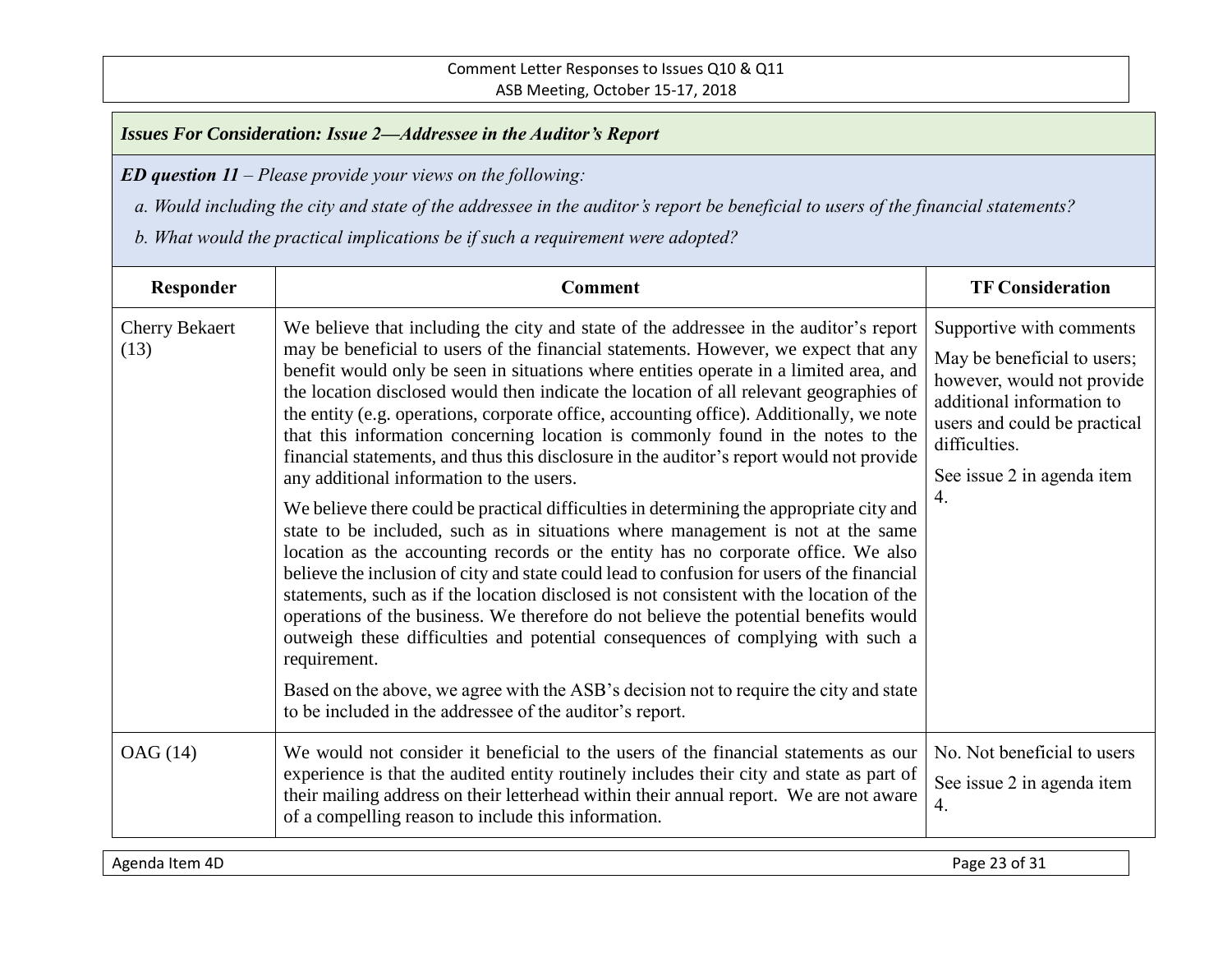*ED question 11 – Please provide your views on the following:*

 *a. Would including the city and state of the addressee in the auditor's report be beneficial to users of the financial statements?* 

| Responder   | <b>Comment</b>                                                                                                                                                                                                                                                                                                                                                                                                                                                                                                                                                                                                                                                                                                                                                                                                                                                                                                                                                                                                                                                                                                                                                 | <b>TF Consideration</b>                                                         |
|-------------|----------------------------------------------------------------------------------------------------------------------------------------------------------------------------------------------------------------------------------------------------------------------------------------------------------------------------------------------------------------------------------------------------------------------------------------------------------------------------------------------------------------------------------------------------------------------------------------------------------------------------------------------------------------------------------------------------------------------------------------------------------------------------------------------------------------------------------------------------------------------------------------------------------------------------------------------------------------------------------------------------------------------------------------------------------------------------------------------------------------------------------------------------------------|---------------------------------------------------------------------------------|
|             | For nonissuers such as small not-for-profit entities that have no physical office<br>address, identification of the city and state may be a matter of where they accept their<br>mail. For township governments, this may require additional guidance to specify<br>whether naming the township is appropriate in lieu of naming the post office, which<br>in some cases is not a city.                                                                                                                                                                                                                                                                                                                                                                                                                                                                                                                                                                                                                                                                                                                                                                        |                                                                                 |
| MACPA(15)   | Possibly, but it could also be problematic for certain clients (e.g., those who maintain<br>virtual offices). The flexibility allowed under current standards is appropriate.                                                                                                                                                                                                                                                                                                                                                                                                                                                                                                                                                                                                                                                                                                                                                                                                                                                                                                                                                                                  | Could be problematic<br>See issue 2 in agenda item<br>4.                        |
| PBTK $(16)$ | Regarding Issue 2 presented on p. 17 of the ED, although not required by the extant<br>standard, and although no change is currently proposed, we note that there has been a<br>trend developing among some audit firms of addressing audit reports to shareholders<br>(as presently required by the PCAOB) or other non-management owners rather than<br>solely to those in charge of governance <i>(i.e.,</i> "responsible for the oversight of the<br>financial reporting process"). We recommend that the final standard caution auditors<br>that, because in some jurisdictions such practice may trigger legal privity of contract<br>with those who otherwise may not have it, thus expanding the auditor's exposure to<br>liability, and because such a practice may necessarily affect an auditor's judgment as<br>to materiality, they should not do so unless expressly engaged to report that way and<br>it has been considered appropriately in determining audit scope.<br>As for question 11 under Issue 2, although it currently is common practice to include<br>the client's city and state when addressing an audit report, we regard it as | No justification or benefit<br>to including<br>See issue 2 in agenda item<br>4. |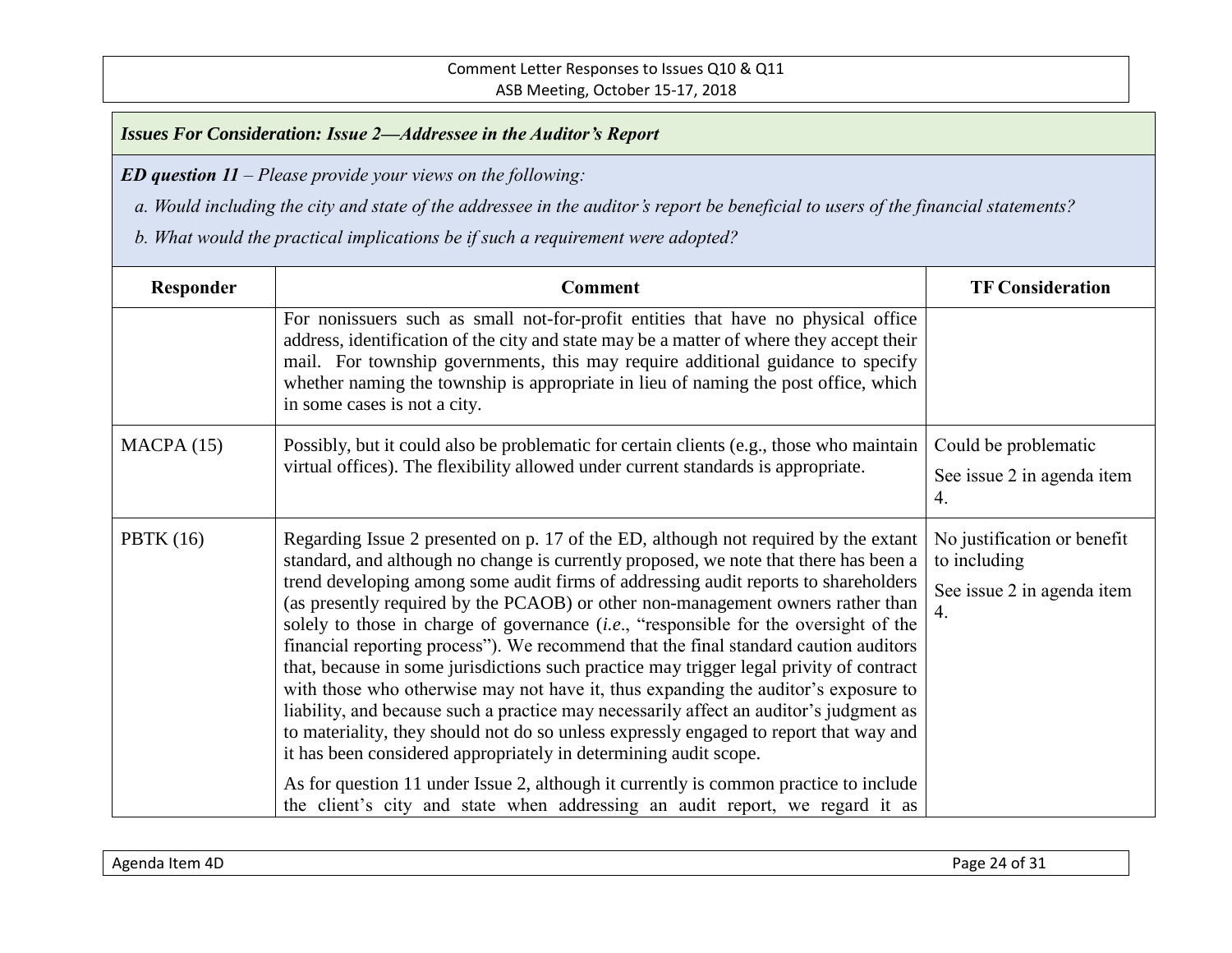*ED question 11 – Please provide your views on the following:*

 *a. Would including the city and state of the addressee in the auditor's report be beneficial to users of the financial statements?* 

| Responder    | <b>Comment</b>                                                                                                                                                                                                                                                                                                                                                                                                                                                                                               | <b>TF Consideration</b>                                         |
|--------------|--------------------------------------------------------------------------------------------------------------------------------------------------------------------------------------------------------------------------------------------------------------------------------------------------------------------------------------------------------------------------------------------------------------------------------------------------------------------------------------------------------------|-----------------------------------------------------------------|
|              | uncontroversial and, once again, we see no justification for, or benefit to anyone from,<br>requiring its inclusion.                                                                                                                                                                                                                                                                                                                                                                                         |                                                                 |
| FICPA(17)    | A: The Committee sees no particular benefits to including the city and state of the<br>addressee in the auditor's report.<br><b>B</b> : In the case of multi-office clients, adding the address would place a burden to<br>identify the proper address, especially since the Committee does not see a conceivable<br>benefit to adding such information on the audit report.                                                                                                                                 | See no benefit to including<br>See issue 2 in agenda item<br>4. |
| BDO(19)      | We believe that inclusion of the city and state of the addressee should not be required,<br>although auditors may choose to include such information in the auditor's report. As<br>noted in the Explanatory Memorandum, there may be practical difficulties for an<br>auditor in determining the appropriate location to include in the auditor's report (for<br>example, when the corporate office is in a different location than the office at which<br>the principal books and records are maintained). | No. should not be required<br>See issue 2 in agenda item<br>4.  |
| ICPAS $(20)$ | a. Would including the city and state of the addressee in the auditor's report be<br>beneficial to users of the financial statements?<br>Response: No comment.<br>b. What would the practical implications be if such a requirement were adopted?<br>Response: No comment.                                                                                                                                                                                                                                   | No comment                                                      |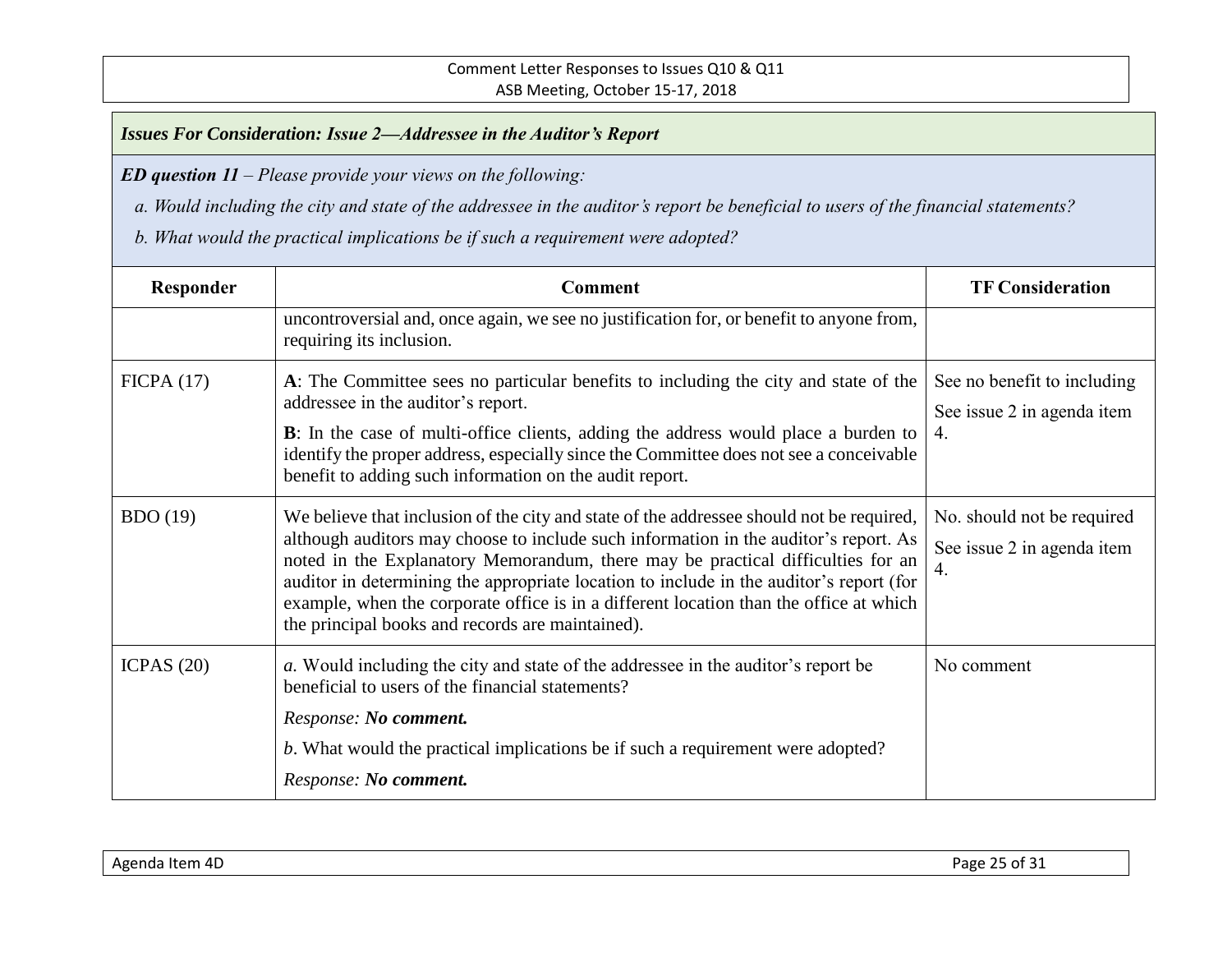*ED question 11 – Please provide your views on the following:*

 *a. Would including the city and state of the addressee in the auditor's report be beneficial to users of the financial statements?* 

 *b. What would the practical implications be if such a requirement were adopted?*

| Responder                                                  | <b>Comment</b>                                                                                                                                                                                                                                                                              | <b>TF Consideration</b>                                                                                     |
|------------------------------------------------------------|---------------------------------------------------------------------------------------------------------------------------------------------------------------------------------------------------------------------------------------------------------------------------------------------|-------------------------------------------------------------------------------------------------------------|
| SVA(21)                                                    | My firm's practice is to include the city and state of the addressee in the auditor's<br>report. However, I recognize that there are situations where that is not practical for<br>larger companies. I do not think this needs to be a requirement.                                         | Do not think it needs to be a<br>requirement                                                                |
|                                                            |                                                                                                                                                                                                                                                                                             | See issue 2 in agenda item<br>4.                                                                            |
| Association of<br><b>Local Government</b><br>Auditors (22) | Yes. Including the city and state of the addressee may be beneficial to some users of<br>the financial statements. However, we agree that this may not always be practical to<br>implement in all instances and the difficulties in doing so may outweigh the benefits.                     | Supportive with comments<br>Yes – may be beneficial to<br>some users; however,<br>difficulties may outweigh |
|                                                            |                                                                                                                                                                                                                                                                                             | the benefits.<br>See issue 2 in agenda item<br>$\overline{4}$ .                                             |
| GAO (23)                                                   | We believe the best approach is to allow flexibility for the auditor to determine<br>whether the benefits of including the city and state of the addressee in the auditor's<br>report outweigh the difficulties of determining such information.                                            | $No - better$ allow flexibility<br>See issue 2 in agenda item<br>4.                                         |
| MSCPA(24)                                                  | <b>Response</b> – The overwhelming majority of the Committee members at present<br>include the City/Town and State of the client in the auditor's report.<br>The Committee however feels the decision to include the City/Town and State should<br>be left to the judgement of the auditor. | No. should be left to<br>judgement (not a<br>requirement)<br>See issue 2 in agenda item<br>4.               |

Agenda Item 4D Page 26 of 31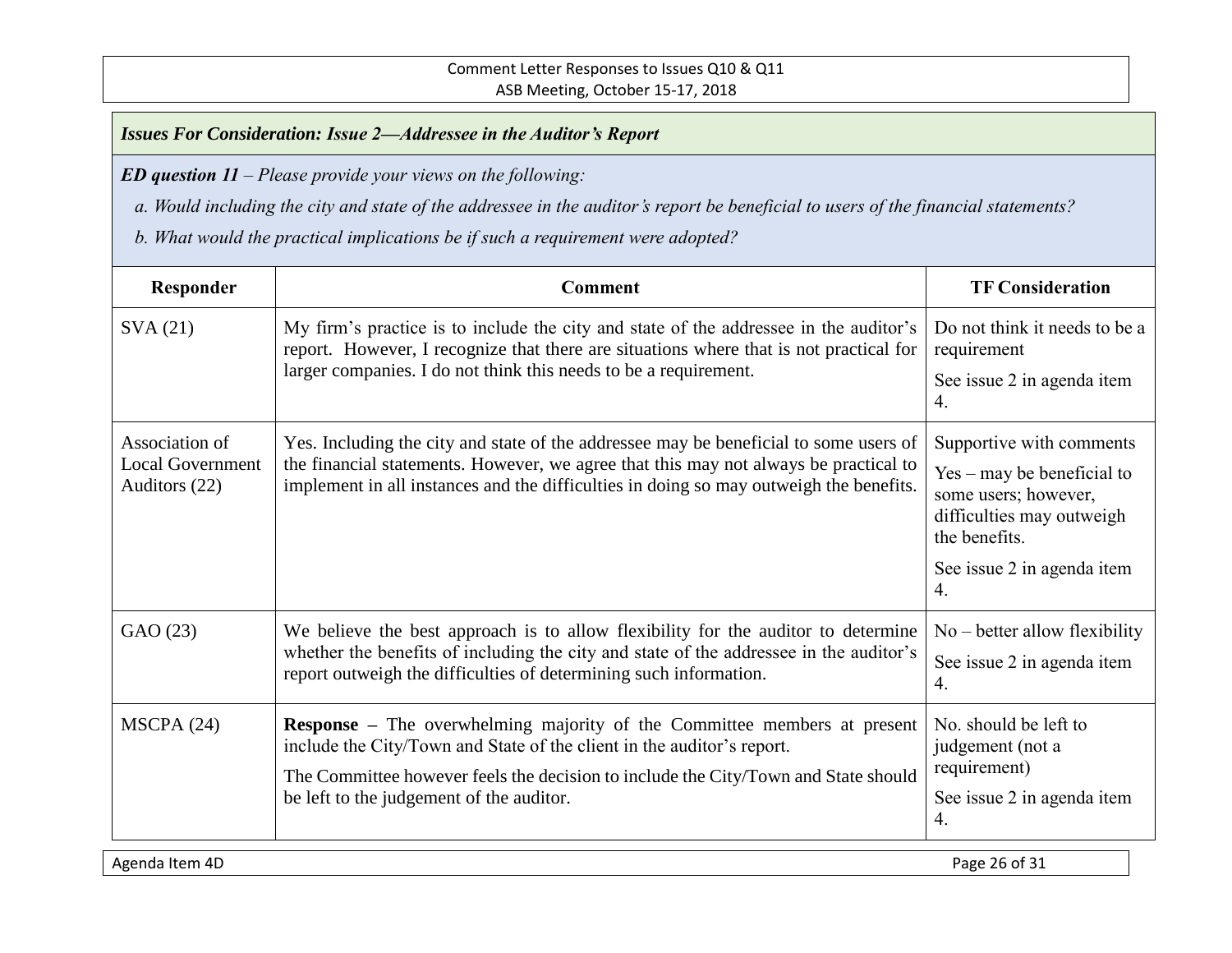*ED question 11 – Please provide your views on the following:*

 *a. Would including the city and state of the addressee in the auditor's report be beneficial to users of the financial statements?* 

| Responder  | <b>Comment</b>                                                                                                                                                                                                                                                                                                                                                                                                                                                                                                                                                                                             | <b>TF Consideration</b>                                                                                 |
|------------|------------------------------------------------------------------------------------------------------------------------------------------------------------------------------------------------------------------------------------------------------------------------------------------------------------------------------------------------------------------------------------------------------------------------------------------------------------------------------------------------------------------------------------------------------------------------------------------------------------|---------------------------------------------------------------------------------------------------------|
|            | <b>Response</b> – Since the Committee members in most all reports are including this<br>information already the Committee sees no adverse implications.                                                                                                                                                                                                                                                                                                                                                                                                                                                    |                                                                                                         |
| GT(25)     | <b>Issue 2</b> – addressee in the auditor's report                                                                                                                                                                                                                                                                                                                                                                                                                                                                                                                                                         | No. not beneficial                                                                                      |
|            | Generally, we do not believe that including the city and state of the addressee in the<br>auditor's report would be beneficial to users of the financial statements. We believe<br>such information could instead cause confusion from a user's perspective. In addition,<br>we foresee practical challenges in determining the appropriate disclosure of the<br>entity's city and state, especially with larger, more complex entities, and resulting<br>inconsistencies in practice. As such, we agree with the Board's conclusion not to<br>propose requiring this information in the auditor's report. | See issue 2 in agenda item<br>4.                                                                        |
| NCACPA(27) | Some task force members felt the addition of the addressee's city and state could be<br>useful information and that there would be no practical implications if this<br>requirement were adopted. However, there were others on the task force that felt<br>identifying the addressee's city and state could prove difficult in multi-location<br>entities with multiple or offshore headquarters and that, even in the event the location<br>was easily identifiable, there would be little to no value gained by the user of the<br>statements.                                                          | Mixed views (considered)<br>supportive with comments)<br>See issue 2 in agenda item<br>$\overline{4}$ . |
| CLCPA(28)  | a. Would including the city and state of the addressee in the auditor's report be<br>beneficial to users of the financial statements?<br>No; in practice this may not be much of an issue, but there can be difficulties at times<br>in determining the appropriate city and state of client in instances where the                                                                                                                                                                                                                                                                                        | No. not beneficial to users<br>See issue 2 in agenda item<br>4.                                         |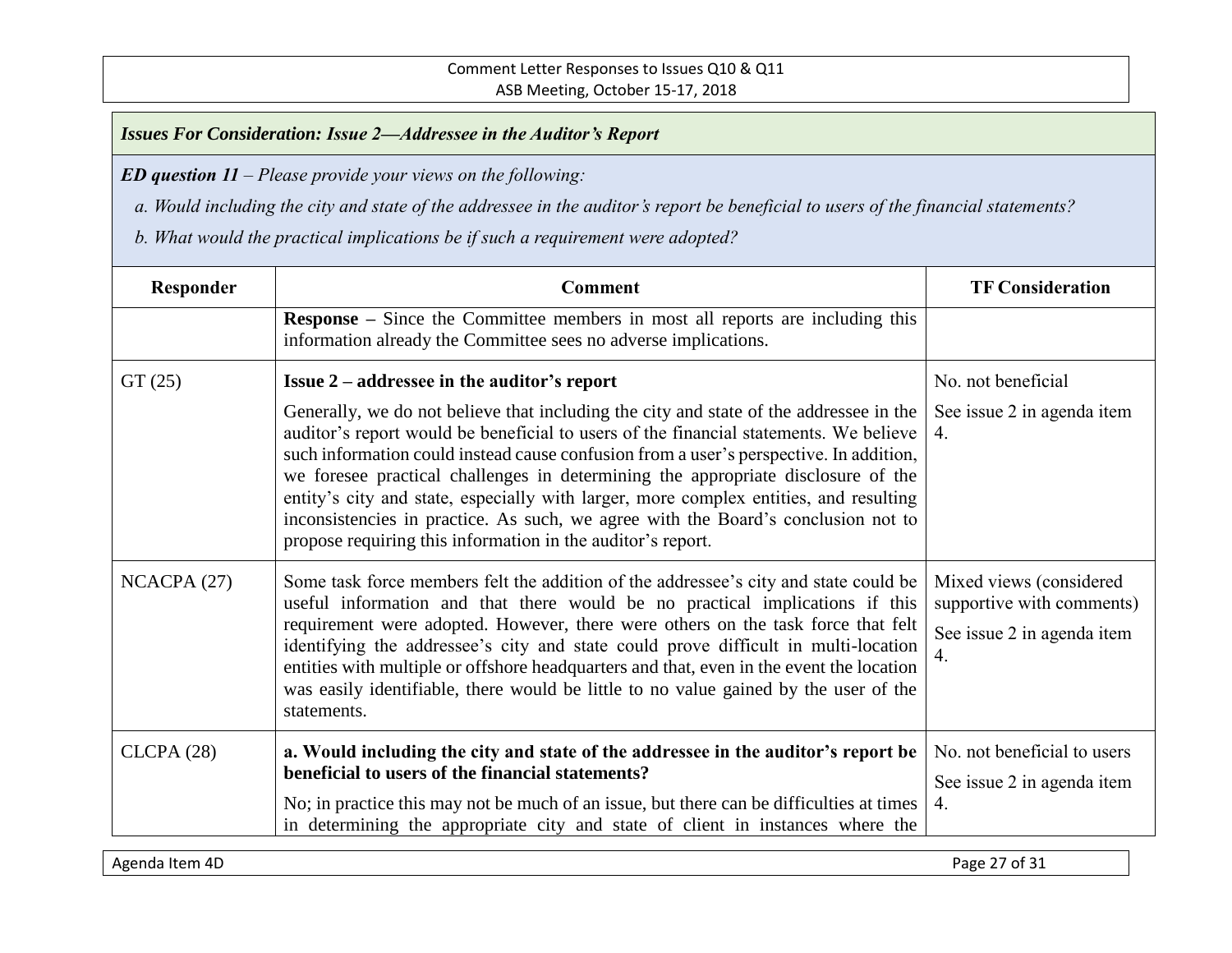*ED question 11 – Please provide your views on the following:*

 *a. Would including the city and state of the addressee in the auditor's report be beneficial to users of the financial statements?* 

| Responder        | <b>Comment</b>                                                                                                                                                                                                                                                                                                                                                                                                                                                                                                                                                    | <b>TF Consideration</b>                                                                      |
|------------------|-------------------------------------------------------------------------------------------------------------------------------------------------------------------------------------------------------------------------------------------------------------------------------------------------------------------------------------------------------------------------------------------------------------------------------------------------------------------------------------------------------------------------------------------------------------------|----------------------------------------------------------------------------------------------|
|                  | accounting and home office operations are in different locations, or when an entity is<br>registered / organized in a foreign jurisdiction (apart from where management is<br>located). We do not believe this information would be beneficial to users of financial<br>statements.                                                                                                                                                                                                                                                                               |                                                                                              |
|                  | b. What would the practical implications be if such a requirement were adopted?<br>None; we do not believe this information is beneficial. The auditor is free to include<br>this information now if they believe it provides meaningful information to a reader.                                                                                                                                                                                                                                                                                                 |                                                                                              |
| Anders (29)      | We strongly agree with the Board's decision to NOT require the client's address in<br>the auditor's report.                                                                                                                                                                                                                                                                                                                                                                                                                                                       | No.<br>See issue 2 in agenda item<br>4.                                                      |
| Baker Tilly (30) | a. We believe that the practical difficulties discussed below would outweigh any<br>potential benefits derived by financial statement users from including the addressee's<br>city and state in the auditor's report.<br>b. Due to the significant number of entities that operate out of multiple locations or<br>utilize decentralized management and leadership, unless significant application<br>guidance were added to the proposed standard, we believe that many times it would<br>be difficult for auditors to determine the addressee's city and state. | No. Difficulties outweigh.<br>the benefits<br>See issue 2 in agenda item<br>$\overline{4}$ . |
| OHIOCPA (31)     | The committee recommended against adding this requirement, as there may be<br>practical implications for businesses with multiple locations and the location would<br>typically already be known to users such as lenders and interested parties.                                                                                                                                                                                                                                                                                                                 | No. Against adding the<br>requirement                                                        |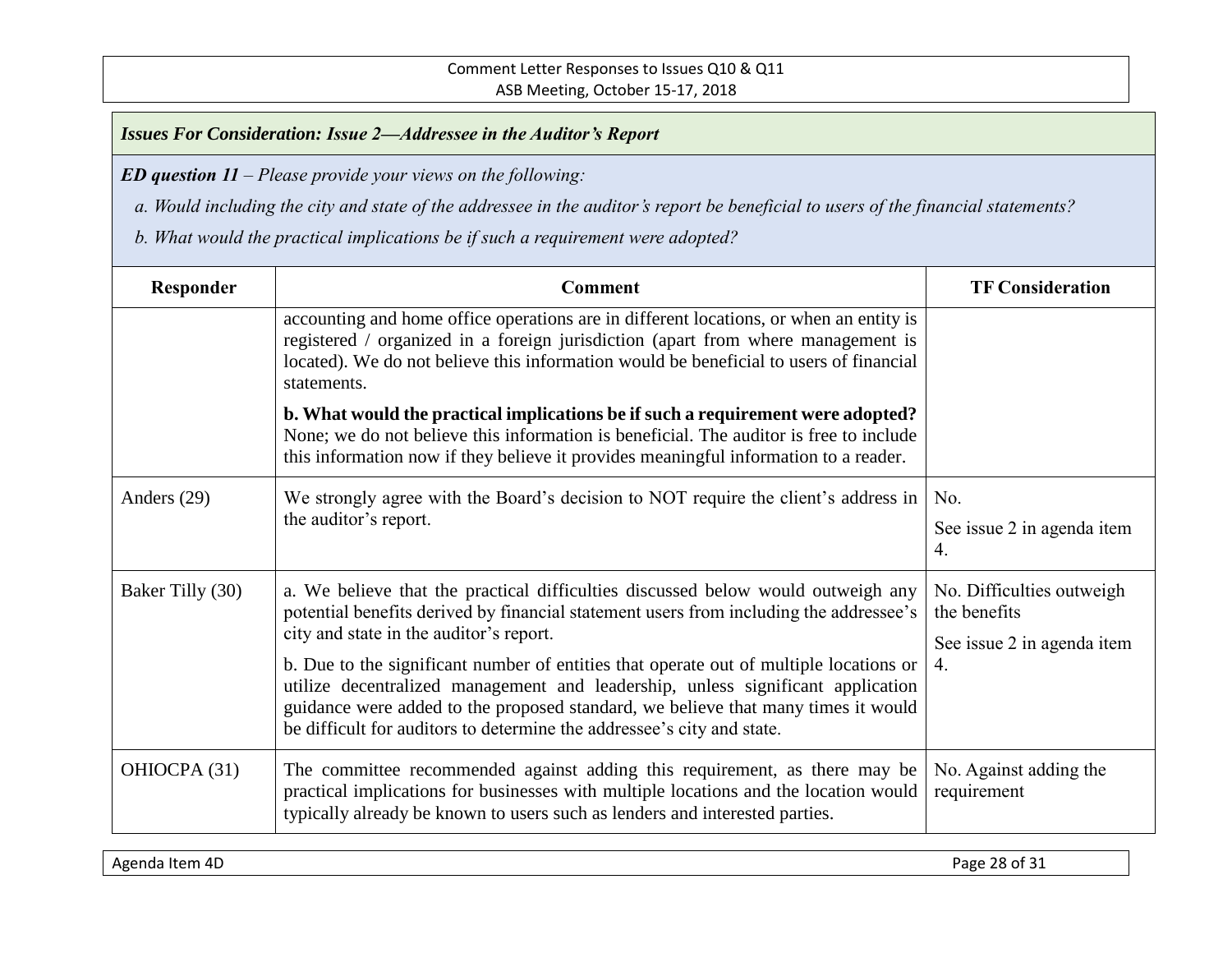*ED question 11 – Please provide your views on the following:*

 *a. Would including the city and state of the addressee in the auditor's report be beneficial to users of the financial statements?* 

| Responder       | <b>Comment</b>                                                                                                                                                                                                                                                                                                                                                                                                                                                                                                                                                                                                                                                                                                                                                       | <b>TF Consideration</b>                                                                                                                                |
|-----------------|----------------------------------------------------------------------------------------------------------------------------------------------------------------------------------------------------------------------------------------------------------------------------------------------------------------------------------------------------------------------------------------------------------------------------------------------------------------------------------------------------------------------------------------------------------------------------------------------------------------------------------------------------------------------------------------------------------------------------------------------------------------------|--------------------------------------------------------------------------------------------------------------------------------------------------------|
|                 |                                                                                                                                                                                                                                                                                                                                                                                                                                                                                                                                                                                                                                                                                                                                                                      | See issue 2 in agenda item<br>4.                                                                                                                       |
| <b>PWC</b> (32) | We support the ASB's decision not to require this information in the auditor's report.<br>Paragraph A25 of AU-C section 700 notes the auditor's report is normally addressed<br>to those for whom the auditor's report is prepared, further explaining the report may<br>be addressed to the entity whose financial statements are being audited or to those<br>charged with governance. If the report is issued to any party other than the entity, we<br>believe requiring auditors to include the city and state of the addressee in the auditor's<br>report would be difficult. We believe it would be preferable for users of the report to<br>obtain information about the location of the company's business from disclosures the<br>company provides.        | Agree not to require<br>See issue 2 in agenda item<br>$\overline{4}$ .                                                                                 |
| E&Y $(33)$      | We do not believe including the addressee's city and state in the auditor's report<br>would improve the objectives of financial reporting. We recommend any final SAS<br>on this matter be consistent with the standards of the PCAOB and the IAASB and not<br>require the location of the addressee to be included in the auditor's report.<br>If the ASB decides to require such information, the Board would need to provide<br>application guidance to help the auditor determine the appropriate location to disclose.<br>For example, the auditor would need to understand whether the appropriate city and<br>state of the addressee is the location of the addressee's principal office, place of<br>incorporation or the location of the books and records. | No. Will not improve<br>objectives of financial<br>reporting and would be<br>inconsistent with PCAOB<br>and IAASB.<br>See issue 2 in agenda item<br>4. |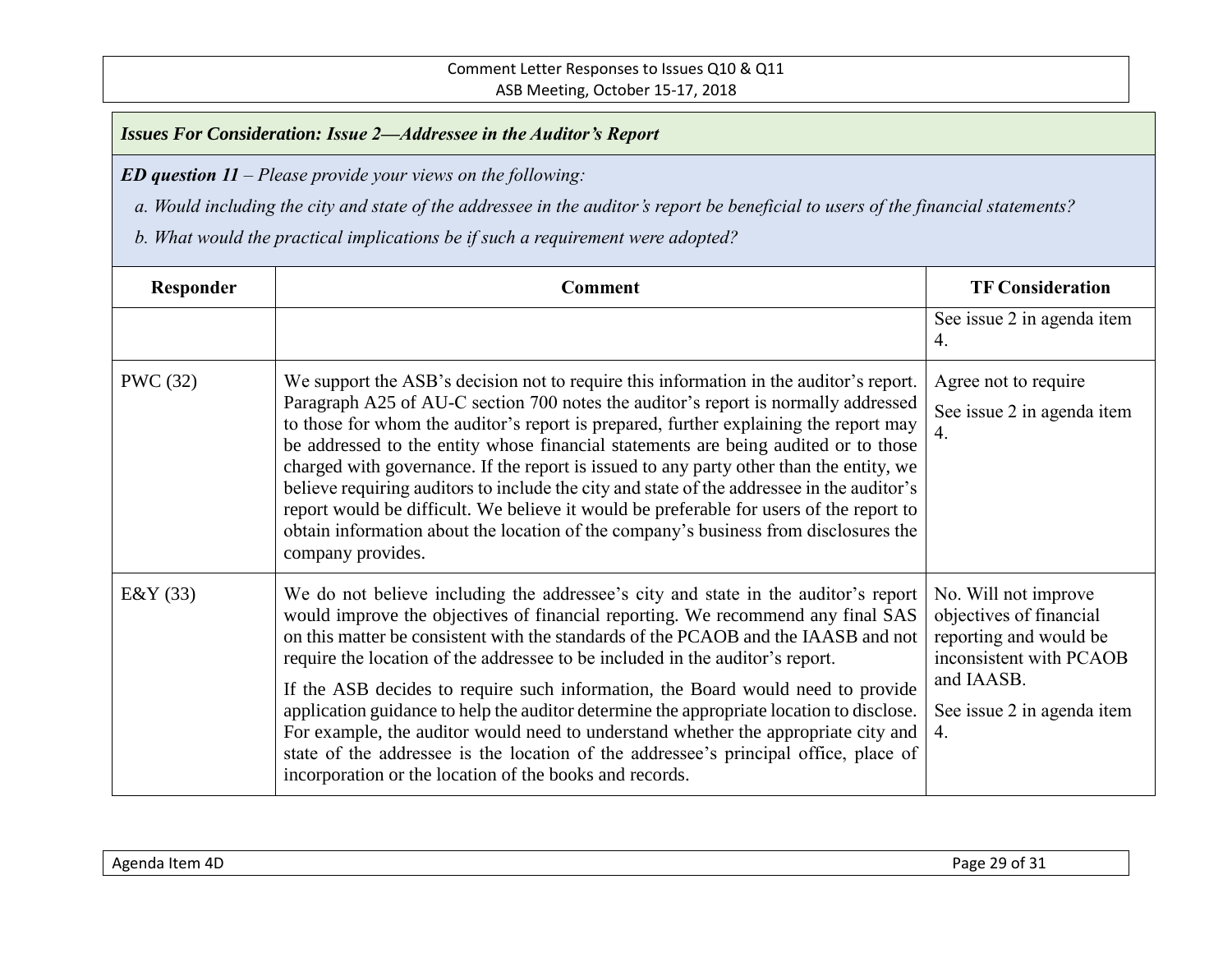*ED question 11 – Please provide your views on the following:*

 *a. Would including the city and state of the addressee in the auditor's report be beneficial to users of the financial statements?* 

| Responder         | <b>Comment</b>                                                                                                                                                                                                                                                                                                                                                                                                                                                                                                                                                                                                                                                                                                                                                                                                                                                                                                                                                                                                                                                                                                      | <b>TF Consideration</b>                                                                              |
|-------------------|---------------------------------------------------------------------------------------------------------------------------------------------------------------------------------------------------------------------------------------------------------------------------------------------------------------------------------------------------------------------------------------------------------------------------------------------------------------------------------------------------------------------------------------------------------------------------------------------------------------------------------------------------------------------------------------------------------------------------------------------------------------------------------------------------------------------------------------------------------------------------------------------------------------------------------------------------------------------------------------------------------------------------------------------------------------------------------------------------------------------|------------------------------------------------------------------------------------------------------|
| KPMG (34)         | <b>Issue 2-Addressee in the Auditor's Report</b><br>We are not aware of any practice or public interest issues relating to the fact that the<br>city and state of the addressee is not currently included in the auditor's report. Without<br>more background as to the potential benefit, we would not support a requirement to<br>include that information, particularly with the Board's acknowledgment that there<br>would be practical difficulties in determining the appropriate location to include.                                                                                                                                                                                                                                                                                                                                                                                                                                                                                                                                                                                                        | $No$ – would need more<br>background on the potential<br>benefit<br>See issue 2 in agenda item<br>4. |
| Laura Lindal (35) | I do not believe including the city and state of the addressee in the auditor's report<br>would be beneficial to the users of the financial statements. In my experience, users<br>of the financial statements of nonissuers already know this information, and issuers<br>have multiple locations so that the city and state is fairly meaningless (such as<br>"American-made cars manufactured outside the U.S., or wine grown in Mexico but<br>the address is in Napa); Geographic location is typically provided in the notes to the<br>financial statements where there is the opportunity to explain various locales. Also,<br>in many cases it would be problematic to determine whether it should be the city and<br>state of the accounting office where the audit is performed, or the city and state of the<br>operations plant; the city where the owner/governance is, or the city where the<br>facilities are. What about virtual companies, what would determine their city and<br>state? This seems like a lot of rigamarole for something that I don't believe will be<br>beneficial to the users. | No. not beneficial<br>See issue 2 in agenda item<br>$\overline{4}$ .                                 |
| NSAA(36)          | a. We don't believe including the city and state of the addressee in the auditor's report<br>would be beneficial to the users of the financial statements.                                                                                                                                                                                                                                                                                                                                                                                                                                                                                                                                                                                                                                                                                                                                                                                                                                                                                                                                                          | No. Not beneficial                                                                                   |